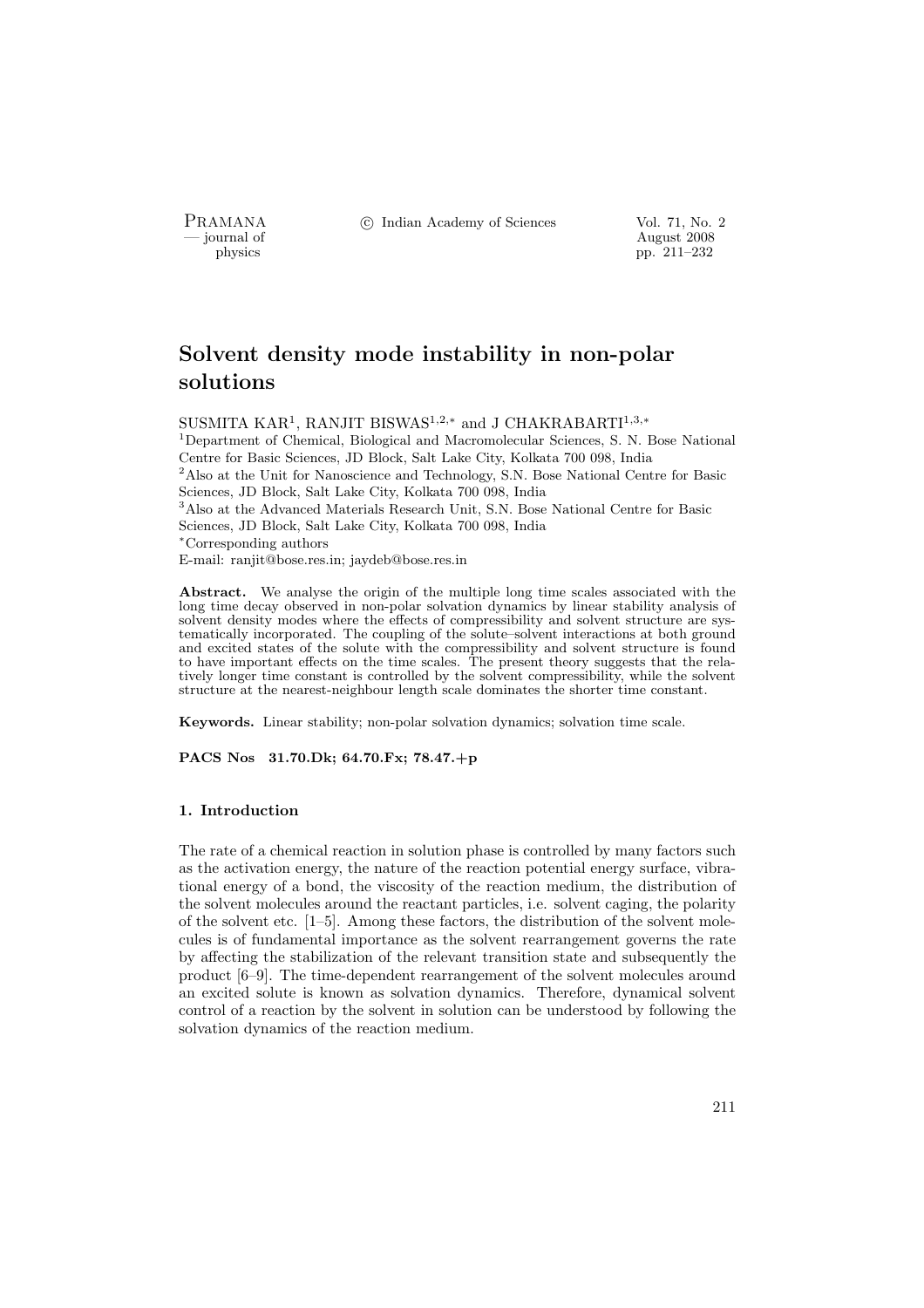Experimentally, the time-dependent progress of solvation of an excited solute is usually followed by monitoring the time-dependent fluorescence Stokes shift (TDFSS) of the emission spectrum of a solute dissolved in a solvent [6]. In the case of polar solvation, a dipolar solute dissolved in a polar solvent is excited by an intense laser pulse [6]. A large dipole moment is thus created instantaneously in the excited state of the solute. Therefore, immediately after the excitation (that is, at  $t = 0$ ) the solvent distribution around the excited solute is the same as that when the solute was in its ground state [6]. This is a non-equilibrium situation that drives the neighbouring solvent molecules to rotate and translate in order to minimize the free energy so that a new equilibrium state is reached [4,6,10,11]. In time-resolved fluorescence experiments, the entire process of solvent rearrangement around the excited solute is monitored via the solvent response function [4,6], i.e.,  $S(t) = (\nu(t) - \nu(\infty))/(\nu(0) - \nu(\infty))$ , where  $\nu(t)$  denotes the peak frequency of the time-dependent fluorescence emission spectrum of the solute probe,  $\nu(0)$  denotes the emission peak frequency immediately after the excitation and  $\nu(\infty)$  represents the emission peak frequency of the solute after the solvent redistribution is complete and hence, should be the same as that obtained from the steady state fluorescence emission studies [6]. Note that  $S(t)$  is so normalized that it decays from unity at  $t = 0$  to zero at  $t = \infty$ .

In the case of non-polar solvation, the change in shape and size of the solute upon excitation mainly drives the solvent reorganization [12,13]. However, the Stokes shifts associated with such processes are always less than 500 cm<sup>−</sup><sup>1</sup> and hence, results obtained by using the TDFSS techniques are not always reliable [13]. This difficulty is partially solved by studying solvation dynamics of a dipolar probe in non-dipolar solvents. In these cases, the magnitude of Stokes shift is relatively larger because of the additional coupling of the instantaneously changed solute dipole moment with the electronic polarizability of the solvent molecules [13]. However, the magnitude of the dynamic Stokes shift in non-dipolar solvation is smaller by at least a factor of 2 than that for dipolar solute in dipolar solvent cases. Interestingly, non-polar solvation contributes significantly in non-dipolar solvation because the translational motion of the solvent molecules controls a substantial portion of the total solvation energy relaxation. Therefore, a molecular level understanding of non-polar solvation dynamics is necessary for systems where coupling of the solute–solvent non-polar interactions with various solvent modes (for example, compressibility and nearest-neighbour arrangements) are expected to play a very significant role.

Since time-dependent solvation energy is essentially the difference in energies due to the interaction of solvent molecules with the solute in its excited and ground states, the solvent response function can also be expressed as [14–16]  $S(t) = (\Delta E(t) - \Delta E(\infty))/(\Delta E(0) - \Delta E(\infty))$ , where  $\Delta E(t)$  is the time-dependent solvation energy gap with respect to the ground state of the solute. Let the interaction between the solute (u) at R and a solvent (v) at  $r$  in the ground state of the solute be  $V_{uv}^{\text{gs}}(r - \underline{R})$ . Assuming that the solute–solvent interaction becomes  $V_{uv}^{\text{ex}}(\underline{r}-\underline{R})$  upon solute excitation, leading to the solvent rearrangement, we get  $V_{uv}^{xx}(r - K)$  upon solute excitation, leading to the solvent rearrangement, we get  $\Delta E(t) = \int d\underline{r} [V_{uv}^{ex}(r - \underline{R})\rho(r, t) - V_{uv}^{gs}(r - \underline{R})\rho_{gs}(r)]$  where  $\rho_{gs}(r)$  is the solvent density in equilibrium with the solute in the ground state [17]. Thus the solvent response function is related to the time-dependent density fluctuation of the solvent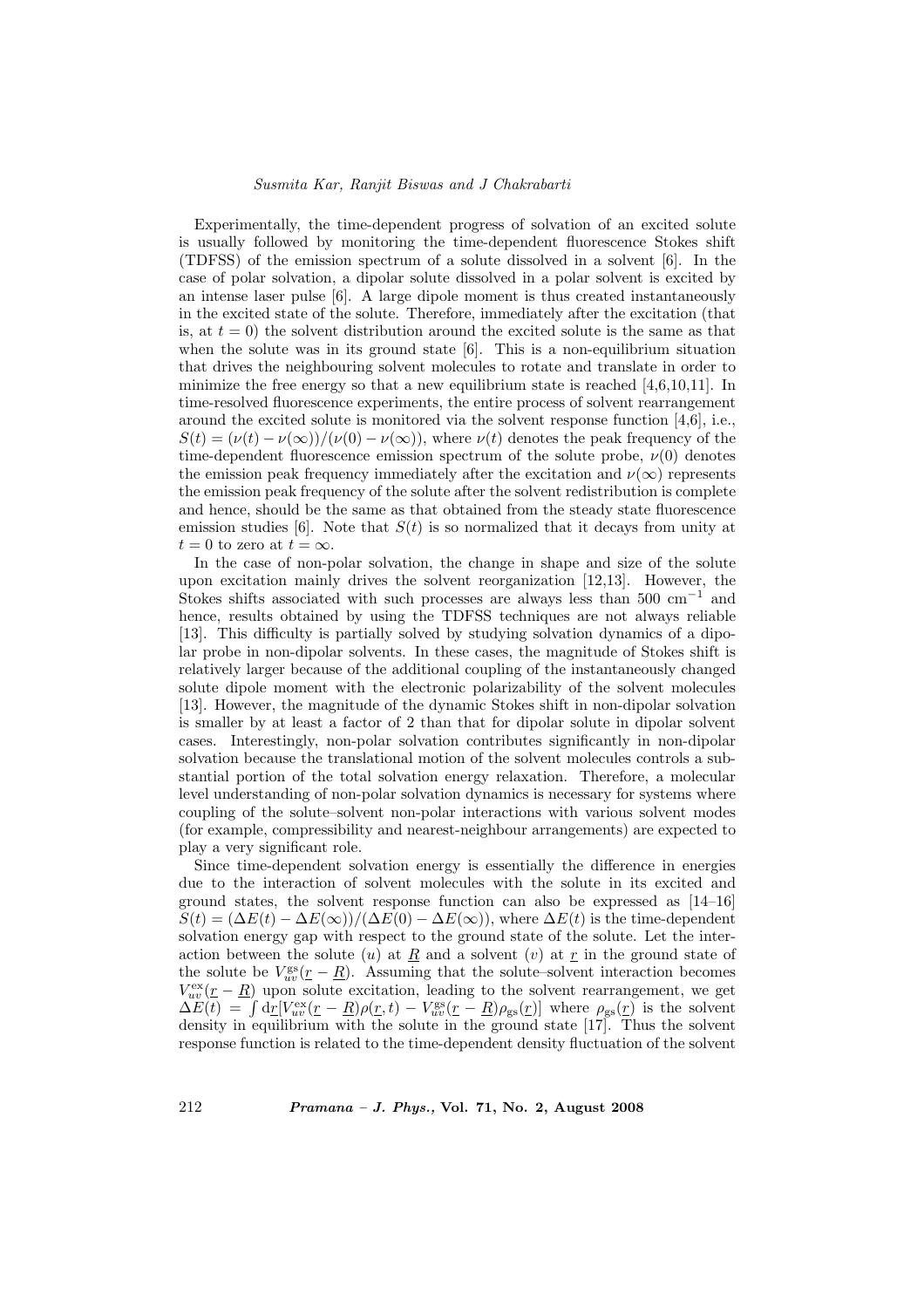around the solute which can be accounted for by applying the dynamical density functional theory approach.

We would like to mention here that non-polar solvation dynamics has been studied earlier by using theories based on the linear response of the time-dependent density via the dynamic structure factor [12,18], and also using the full solution of the non-linear hydrodynamic equations (NLHE) for the time-dependent density  $\rho(r, t)$  [15]. However, these theories report, in addition to one ultra-fast (subpicoseconds) time scale, only one long time scale for the solvation. Experiments, on the other hand, report multiple time scales for the solvation energy relaxation at long times [13]. The microscopic origin of these time scales is still not properly understood. Recently, Biswas and Chakrabarti [17] have shown that the multiple long time scales may be understood as instability time scales [19] of the density modes in the non-linear hydrodynamic equation in the presence of the ground state inhomogeneity of the solvent distribution. In this paper we attempt to understand the origin of the very long time-scales in terms of solute–solvent interaction where effects of the solvent compressibility and the nearest-neighbour arrangement have been investigated.

The organization of the rest of the paper is as follows. Section 2 describes the general theoretical formulation while §3 contains the application of the theory to non-polar solvation. The results and the discussions are given in §4. We conclude the paper in §5.

## 2. Theoretical formulation

According to the DFT, the free energy cost of creating density inhomogeneity over a bulk solvent of average density  $\rho_0$  is [20–22]

$$
\beta F^{\text{eq}}[\rho(\underline{r})] = \int d\underline{r}\rho(\underline{r}) \left[ \ln \frac{\rho(\underline{r})}{\rho_0} - 1 \right]
$$

$$
- \frac{1}{2} \int d\underline{r} d\underline{r}' c(\underline{r} - \underline{r}')[\rho(\underline{r}) - \rho_0][\rho(\underline{r}') - \rho_0], \tag{1}
$$

where  $\beta$  is the inverse of the Boltzmann constant  $(k_B)$  times the absolute temperature (T).  $\beta F^{\text{eq}}[\rho(\underline{r})]$  is truncated to the second-order in correlation,  $c(\underline{r}-\underline{r}')$ denoting the static correlation between two particles at  $\underline{r}$  and  $\underline{r}'$  in the bulk solvent, assuming that the change in density  $\rho(r) - \rho_0 \ll \rho_0$ .

When a solute particle is added to the solvent, the ground state free energy expression, given in eq. (1), becomes

$$
\beta F^{\rm gs}[\rho(\underline{r})] = \int d\underline{r}\rho(\underline{r}) \left[ \ln \left\{ \frac{\rho(\underline{r})}{\rho_0} \right\} - 1 \right]
$$

$$
- \frac{1}{2} \int d\underline{r} \, d\underline{r}' c(\underline{r} - \underline{r}')[\rho(\underline{r}) - \rho_0][\rho(\underline{r}') - \rho_0]
$$

$$
+ \beta \int d\underline{r} V^{\rm gs}_{uv}(\underline{r} - \underline{R})\rho(\underline{r}), \tag{2}
$$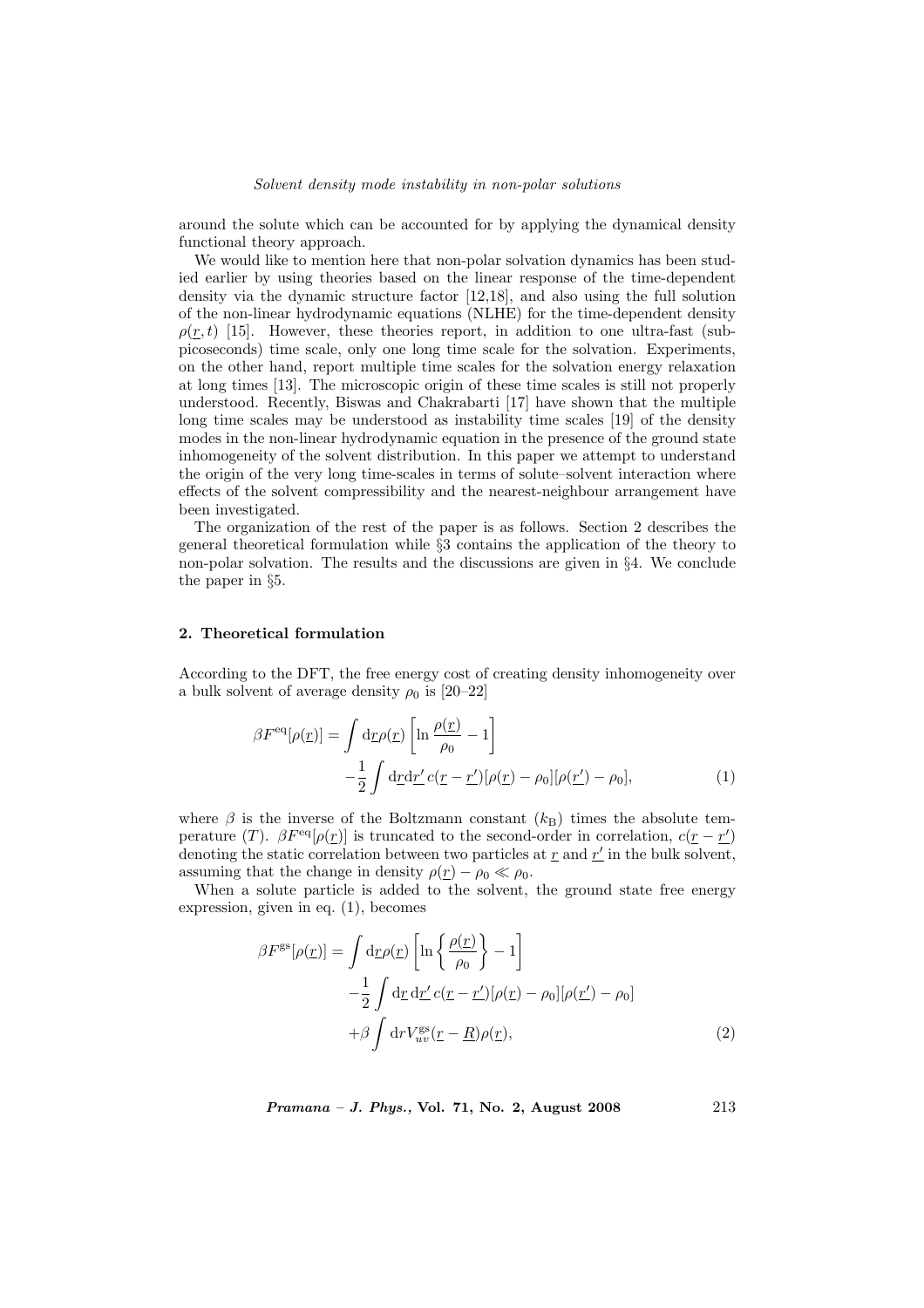where  $V_{uv}^{\rm gs}(\underline{r}-\underline{R})$  is the ground state potential for the insertion of the solute particle and  $c(\underline{r} - \underline{r}')$  is the same as for the bulk case. The fluctuation in the positiondependent solvent density is given as  $\delta \rho_{gs}(r) = \rho(r) - \rho_0$ . Putting this in eq. (2) and from the equilibrium condition,  $\frac{\delta \beta F^{\rm gg}[\rho(\underline{r})]}{\delta \rho_{\rm gs}(\underline{r})} = 0$ , we obtain the following expression for the ground state inhomogeneity in density (up to linear order) due to the insertion of solute particle (see Appendix A for details):

$$
\delta \rho_{\rm gs}(\underline{q}) = \frac{-\beta \rho_0 V_{uv}^{\rm ss}(\underline{q})}{1 - \rho_0 c(\underline{q})},\tag{3}
$$

where  $\delta \rho_{gs}(q)$  is the wave-number  $(q)$ -dependent inhomogeneity in the solvent density associated with the solute in its ground state. Similarly,  $c(q)$  is the wave number-dependent static pair correlation function, obtained by Fourier transforming  $c(\underline{r} - \underline{r'})$ .  $V_{uv}^{\text{gs}}(\underline{q})$  denotes the wave number-dependent solute–solvent interaction in the ground state of the solute  $V_{uv}^{\text{gs}}(\underline{r} - \underline{R})$ , setting  $\underline{R} = 0$ .

The time-dependent dynamics of the solvent density  $\rho(\underline{r},t)$  is given by the continuity equation [23]

$$
\partial_t \rho \left( \underline{r}, t \right) + \underline{\nabla} \cdot j = 0,\tag{4}
$$

where j is the solvent particle current density and  $\nabla$  denotes the spatial gradient. In the over-damped limit,  $j = -D\rho(\underline{r}, t)\underline{\nabla}(\beta\mu)$ , D being the Stokes' diffusion coefficient (=  $k_{\text{B}}T/3\pi\eta\sigma$ ) of a solvent molecule with diameter  $\sigma$  in a solvent of viscosity  $\eta_s$ . Here, the chemical potential  $\beta \mu = \frac{\delta \beta F[\rho(r,t)]}{\delta \rho(r,t)}$  $\frac{\partial F[\rho(\underline{r},t)]}{\partial \rho(r,t)} \cdot \beta F[\rho(\underline{r},t)]$  is the free energy cost of creating non-equilibrium solvent density inhomogeneity over the ground state equilibrium solvent distribution and can be described in terms of the position and time-dependent solvent density in the presence of the ground and excited state solute–solvent interactions as follows:

$$
\beta F[\rho(\underline{r},t)] = \int d\underline{r} \rho(\underline{r},t) \left[ \ln \left\{ \frac{\rho(\underline{r},t)}{\rho_{\rm gs}(\underline{r})} \right\} - 1 \right]
$$

$$
- \frac{1}{2} \int d\underline{r} \, d\underline{r}' c(\underline{r} - \underline{r}')[\rho(\underline{r},t) - \rho_{\rm gs}(\underline{r})][\rho(\underline{r}',t) - \rho_{\rm gs}(\underline{r}')] + \beta \int d\underline{r} V_{uv}^{\rm ex}(\underline{r} - \underline{R})[\rho(\underline{r},t) - \rho_{\rm gs}(\underline{r})], \tag{5}
$$

where  $\rho(r, t) = \rho_{gs}(r) + \delta \rho(r, t)$ ,  $\delta \rho(r, t)$  being the fluctuation from the position and time-dependent density of the solvent in the presence of the solute in its ground state,  $\rho_{gs}(\underline{r},t)$ .

Considering only the linear order terms in  $\delta \rho(r, t)$  in eq. (5), we obtain the following expression for the current term:

$$
\underline{j} = -D \left[ \nabla \delta \rho(\underline{r}, t) - \frac{1}{\rho_0} \delta \rho(\underline{r}, t) \nabla \delta \rho_{\rm gs}(\underline{r}) \right]
$$
  
\n
$$
-\rho_0 \nabla \int d\underline{r}' c(\underline{r} - \underline{r}') \delta \rho(\underline{r}', t)
$$
  
\n
$$
-\delta \rho_{\rm gs}(\underline{r}) \nabla \int d\underline{r}' c(\underline{r} - \underline{r}') \delta \rho(\underline{r}', t) + \beta \delta \rho(\underline{r}, t) \nabla V_{uv}^{\rm ex}(\underline{r}) \right].
$$
 (6)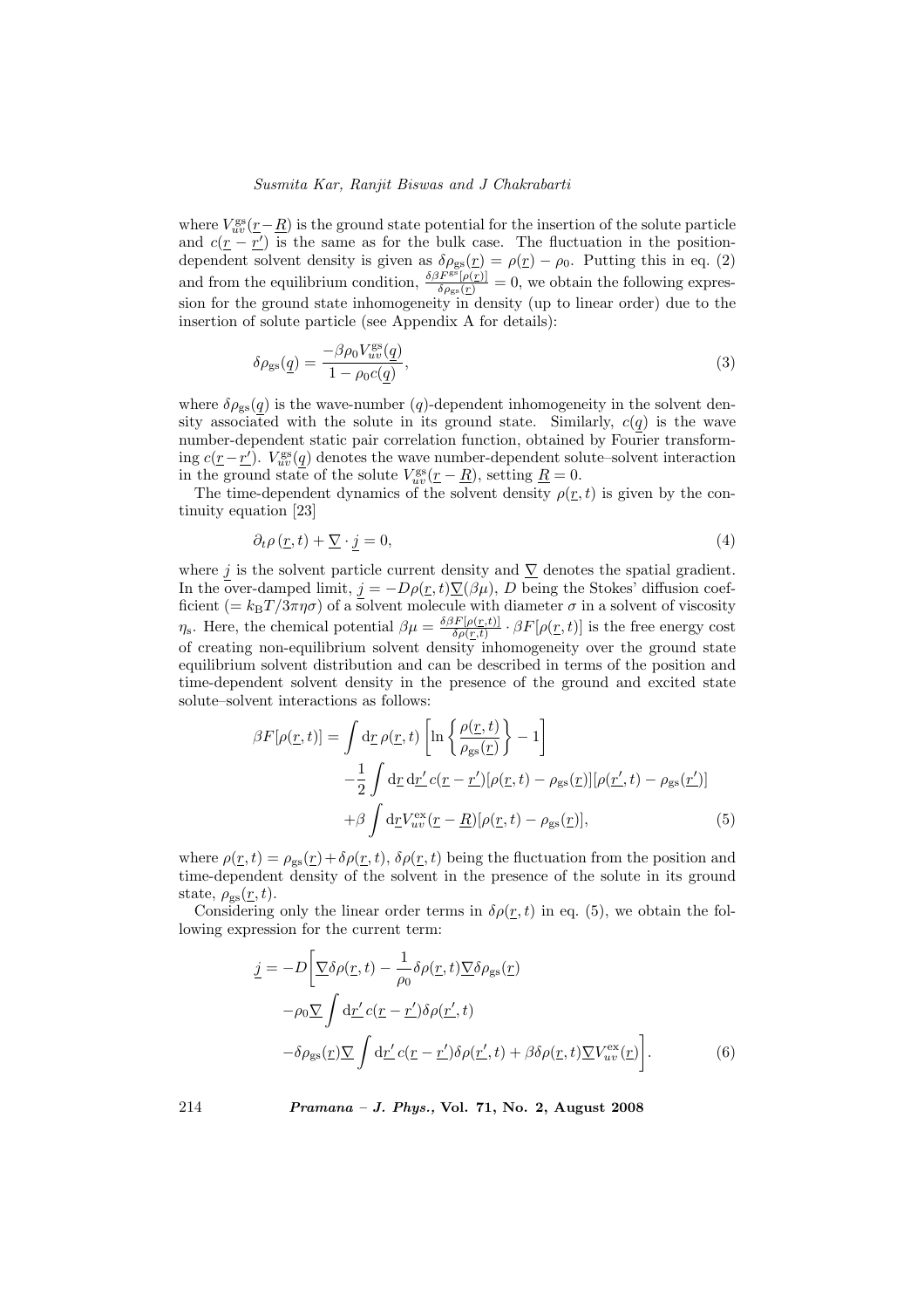Substituting eq. (5) in eq. (4) and Fourier transforming both over space and time (details in Appendix B), we obtain

$$
\frac{\omega \sigma^2}{D} \delta \rho(\underline{q}, \omega) = -q^2 [1 - \rho_0 c(\underline{q})] \delta \rho(\underline{q}, \omega)
$$

$$
+ \frac{1}{\rho_0} \sum_{\underline{k}} \underline{q} \cdot (\underline{q} - \underline{k}) \delta \rho_{\rm gs} (\underline{q} - \underline{k}) \delta \rho(\underline{k}, \omega)
$$

$$
+ \sum_{\underline{k}} \underline{k} \cdot \underline{q} c(\underline{k}) \delta \rho_{\rm gs} (\underline{q} - \underline{k}) \delta \rho(\underline{k}, \omega)
$$

$$
- \beta \sum_{\underline{k}} \underline{q} \cdot (\underline{q} - \underline{k}) V_{uv}^{\rm ex} (\underline{q} - \underline{k}) \delta \rho(\underline{k}, \omega), \tag{7}
$$

where  $\delta \rho(\underline{r}, t) = \sum_q \delta \rho(\underline{q}, \omega) \exp(\omega t + i \underline{q} \cdot \underline{r}), \omega$  being the frequency. Note that in eq. (7), a density mode with momentum  $q$  is linearly coupled to another mode with eq. (*i*), a density mode with momentum  $\frac{q}{l}$  is infearly coupled to another mode with momentum <u>k</u>. Due to symmetry, the term  $\sum_k \underline{k} \cdot \underline{q} \delta \rho_{gs} (\underline{q} - \underline{k}) c(\underline{k}) \delta \rho(\underline{k}, \omega)$  vanishes on integration over the angle between  $\underline{k}$  and  $\overline{q}$ .

Equation  $(7)$  can also be written as the following closed form:

$$
\omega \sigma^2 D^{-1} \delta \rho(\underline{q}, \omega) = \sum_{\underline{k}} \Omega_{\underline{q}, \underline{q} - \underline{k}} \delta \rho(\underline{k}, \omega), \tag{8}
$$

where  $\Omega_{q,q-\underline{k}} = -q^2[1-\rho_0 c(\underline{q})] + [(1/\rho_0)\delta\rho_{\rm gs}(\underline{q}-\underline{k}) - V_{uv}^{\rm ex}(\underline{q}-\underline{k})]\underline{q} \cdot (\underline{q}-\underline{k})$  represents the stability matrix. Here, the first term  $-q^2[1-\rho_0 c(q)]\delta\rho(q,\omega)$  originates from the pair correlation between the solvent molecules and hence, is related to the static structure factor of the solvent. The scattering by the solute–solvent interaction of the modes with wave-vector  $q$  and  $k$  gives rise to the second term. As expected, this term also derives contributions from the solvent density distribution in the presence of the solute in its ground state.

The positive eigenvalues (in frequency) of stability matrix in eq. (8) indicate the growing modes in the system and the maximum positive frequency will be the dominant mode [17]. Here we are looking for the most unstable mode of the solvent density such that we can identify the driving force for the solvent rearrangement in the excited state of the solute and, as a result, we can infer about the time scale for the solvation.

#### 3. Non-polar solvation

We now apply the theory developed in  $\S2$  to systems governed by the non-polar interactions. Let us consider that the solvent molecules are interacting via the Lennard–Jones potential [23]  $V_{\text{LJ}}(r) = 4\varepsilon[(\sigma/r)^{12} - (\sigma/r)^6]$  with  $\varepsilon$  being the ground state solvent–solvent interaction strength and  $\sigma$  the diameter of the solvent molecule. We further assume that the interaction between a solute at  $\underline{R}$  in its ground state and a solvent at <u>r</u> is given as  $V_{uv}^{\text{gs}}(|\underline{r} - \underline{R}|) = 4\varepsilon[(\sigma/|\underline{r} - \underline{R}|)^{12} - (\sigma/|\underline{r} - \underline{R}|)^6].$ Note here that the solute molecule in its ground state is simply one of the solvent molecules. However, the interaction between the excited solute and solvent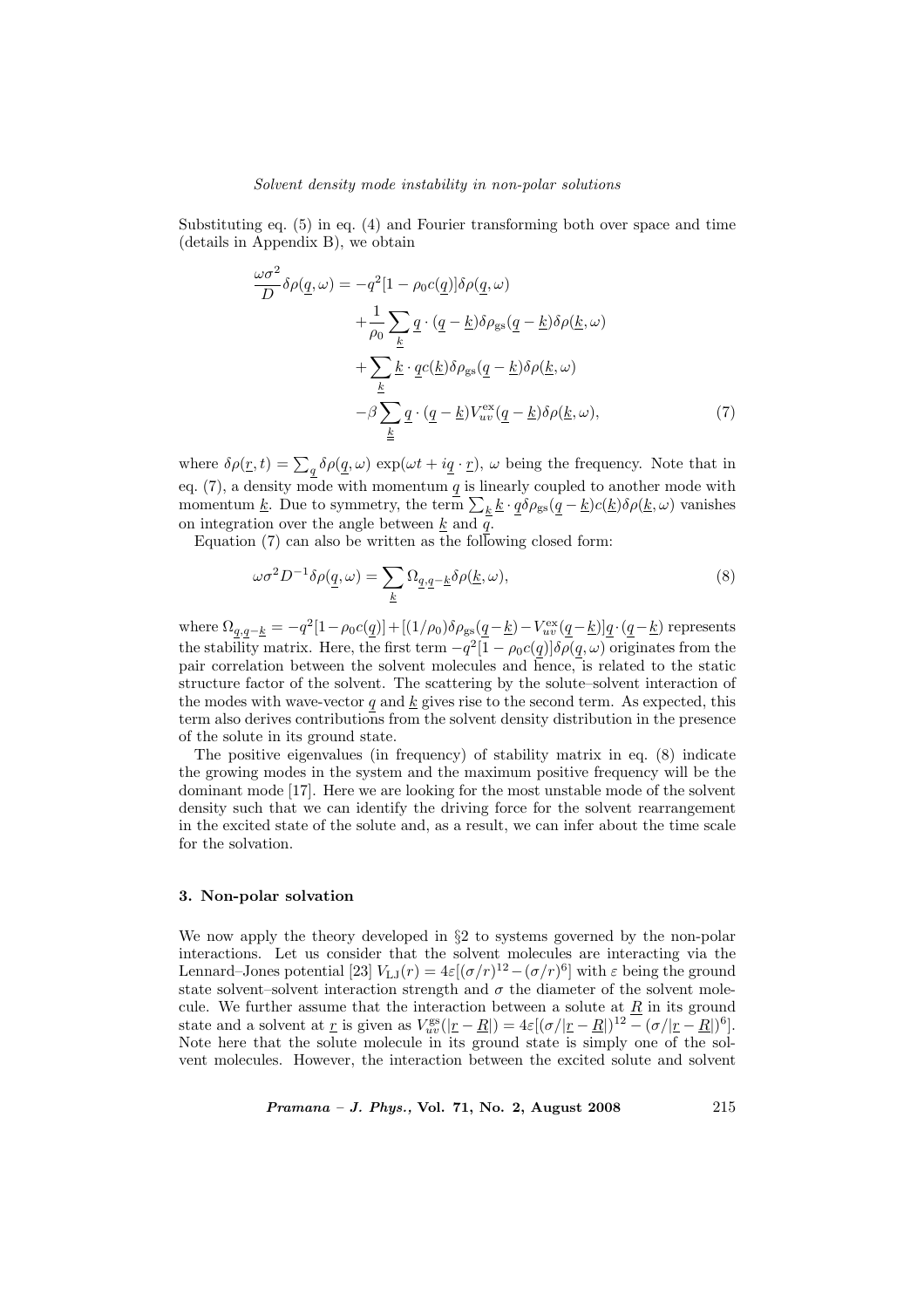molecules differs only in the interaction strength and is given as  $V_{uv}^{\text{ex}}(|\underline{r} - \underline{R}|)$  $fV_{uv}^{\rm gs}(|\underline{r}-\underline{R}|)$  where f is the ratio of the interaction strengths between the excited and ground states of the solute with the solvent molecules.

For the direct correlation function  $c(r)$ , we consider the Percus–Yevick (PY) closure for the short-ranged repulsion [23]. The mean field (MF) approximation provides additional contribution to the pair correlation due to the long-ranged attractive interaction present in the system [23]. Therefore, the total pair correlation is approximated [23] as  $c(r) = c_{\text{PY}}(r) + c_{\text{MF}}(r)$  where  $c_{\text{MF}}(r) = -\beta V(r)$ ,  $V(r)$  being the long-ranged attractive part of the solvent–solvent interaction potential,  $V_{LJ}(r)$ .

We can describe the effects of the solute–solvent interactions as a scattering process  $[17]$  where a solvent density mode with momentum q is scattered to another density mode of momentum  $\underline{k}$  at an angle  $\chi$ , with transfer of momentum  $p =$  $|q - k|$ . From eq. (3) we note that the scattering amplitude is governed by  $V_{gs}(p)$ where the maximum contribution arises from the low momentum transfer processes. This corresponds to the elastic scattering process where the scattered density mode is just rotated by the angle  $\chi$  due to the interaction [17]. Note here that the elastic scattering term will contribute to the diagonal element of the stability matrix given in eq. (8). Now for low momentum transfer process, we can expand the interaction potential as [17]  $V_{gs}(p) = V_{gs}^{(0)} - \frac{1}{2}p^2V_{gs}^{(2)}$  where  $V_{gs}^{(0)} = 4\pi$  $\int dr r^2 V_{\rm gs}(r)$ and  $V_{\rm gs}^{(2)} = (4\pi/3) \int dr r^4 V_{\rm gs}(r)$ . Subsequently, a straightforward algebra (details are in Appendix C) leads to the expressions  $V_{\rm gs}^{(0)} = -(16/3)\pi\varepsilon = V_{\rm gs}^{(2)}$  and  $V_{\rm ex}^{(0)} =$  $fV_{\rm gs}^{(0)} = -(16/3)\pi\varepsilon f = fV_{\rm gs}^{(2)}.$ 

# 3.1 Diagonal element of the stability matrix in the long wavelength limit: Effects of compressibility

As the compressibility of the system is associated with the long wavelength mode of the solvent density fluctuation, we consider the  $q\sigma \sim 0$  limit of the diagonal element of the stability matrix given by eq. (8). In this limit, we can write  $c(q)$  as

$$
c(q) = C_0 - \frac{1}{2}q^2C_2,
$$

where

$$
C_0 = 4\pi \int dr r^2 c(r)
$$
 and  $C_2 = \frac{4\pi}{3} \int dr r^4 c(r)$ .

Thus

$$
C_0 = -\frac{1}{3}(4+\eta)\pi\lambda_1 - 6\pi\eta\lambda_2 + \frac{16}{3}\pi\varepsilon
$$

and

$$
C_2 = -\frac{\pi \lambda_1}{3} \left( \frac{4}{5} + \frac{1}{4} \eta \right) - \frac{4\pi}{3} \eta \lambda_2 + \frac{16}{3} \pi \varepsilon
$$

where  $\eta$  is the packing fraction  $(=(\pi/6)\rho^*)$ , and  $\lambda_1$  and  $\lambda_2$  are the constants as described in the PY closure relations [23]. The derivation of these terms is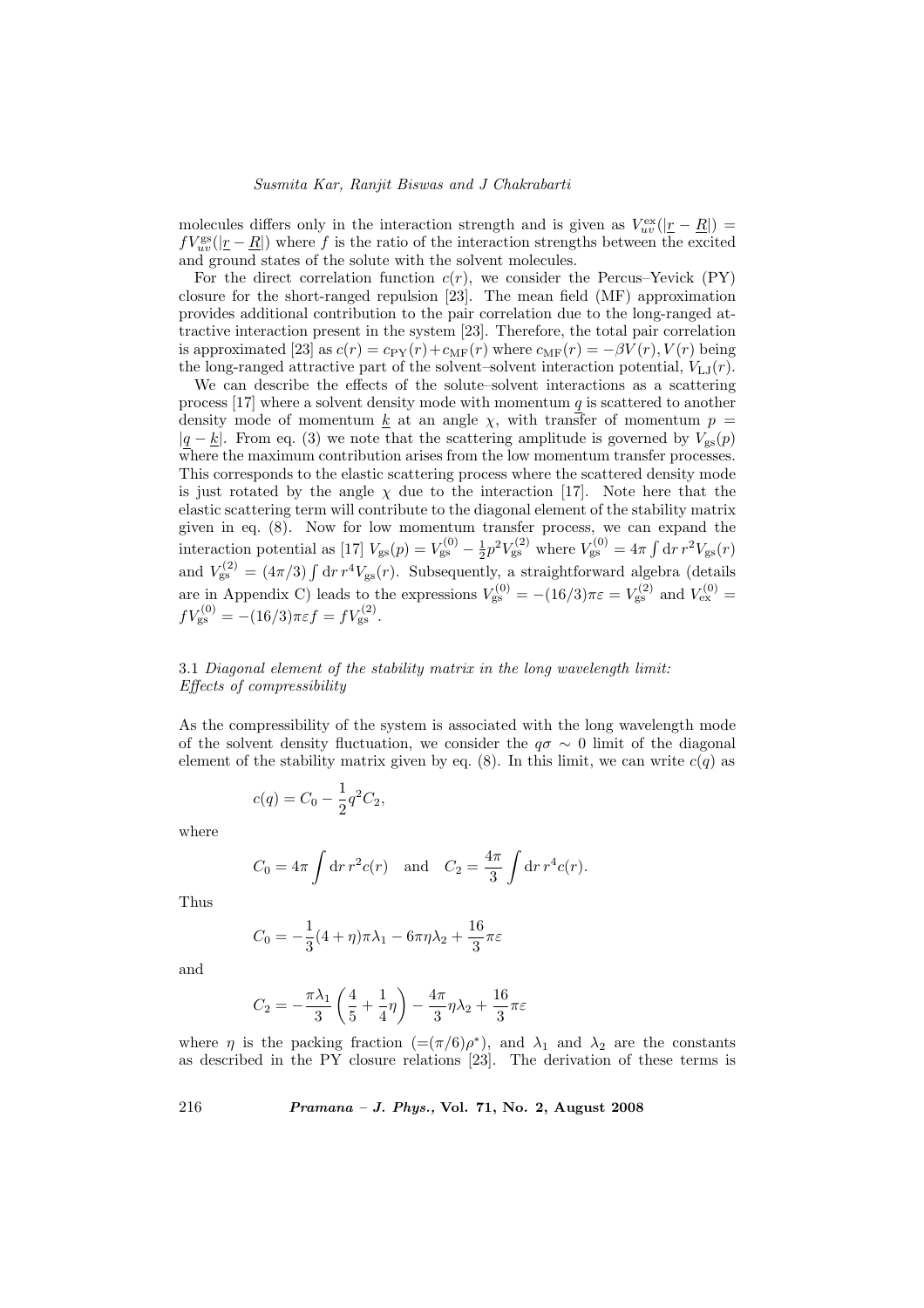given in Appendix C. Therefore, the contribution form the static solvent structure ('structural term') in the long wavelength limit  $(q\sigma \sim 0)$  is  $A_{\rm st}^{(0)}q^2 + B_{\rm st}^{(0)}q^4$ where  $A_{\rm st}^{(0)} = [\rho_0 C_0 - 1]$  and  $B_{\rm st}^{(0)} = -\frac{1}{2}\rho_0 C_2$ . The diagonal contribution from the scattering term is  $A_{\rm sc}^{(0)}q^2 + B_{\rm sc}^{(0)}q^4$  where

$$
A_{\rm sc}^{(0)} = -V_{\rm gs}^{(0)} \left[ \frac{1}{1 - \rho_0 C_0} + f \right]
$$

and

$$
B_{\rm sc}^{(0)} = \frac{4}{3} V_{\rm gs}^{(2)} \left[ \frac{1}{1 - \rho_0 C_0} + \frac{\rho_0 C_2}{\left(1 - \rho_0 C_0\right)^2} + f \right].
$$

Hence, the total diagonal term in the stability matrix in the  $q\sigma \sim 0$  limit is  $(A_{\text{G}}q^2 +$  $B_{\rm G}q^4$ ) where  $A_{\rm G} = A_{\rm st}^{(0)} + A_{\rm sc}^{(0)}$  and  $B_{\rm G} = B_{\rm st}^{(0)} + B_{\rm sc}^{(0)}$  (for details see Appendix D).

# 3.2 The diagonal term of the stability matrix around the ordering wave-vector: Effects of the ordering wave-vector (nearest-neighbour) modes

At ordering wave-vector mode (that is,  $q\sigma = q_0 \approx 2\pi$ ), the solvent static structure factor  $S(q\sigma)$  possesses a sharp peak. Around  $q_0$ , the contribution from the structural term to the diagonal element is  $A_{st}(q\sigma)q^2$  where  $A_{st}(q\sigma) = -[1-\rho_0c(q\sigma)]$ . The contribution to the diagonal element from the elastic scattering is  $A_{\rm sc}^{(2\pi)}q^2 + B_{\rm sc}^{(2\pi)}q^4$ where

$$
A_{\rm sc}^{(2\pi)} = -\frac{1}{8\pi^3} V_{\rm gs}^{(0)} \left[ \frac{1}{1 - \rho_0 C_0} + f \right]
$$

and

$$
B_{\rm sc}^{(2\pi)} = \frac{1}{24\pi^5} V_{\rm gs}^{(2)} \left[ \frac{1}{1 - \rho_0 C_0} + f \right].
$$

Therefore, the total diagonal contribution around  $q_0$  is  $A_{\text{L}}q^2 + B_{\text{L}}q^4$  where  $A_{\text{L}} =$  $A_{\rm st}(q\sigma) + A_{\rm sc}^{(2\pi)}$  and  $B_{\rm L} = B_{\rm sc}^{(2\pi)}$ . The detailed derivation of these terms is provided in Appendix E.

# 3.3 Off-diagonal elements: Effects of coupling between the solvent structure and excited state solute–solvent interaction at  $q\sigma \sim 2\pi$

In a normal liquid, both the compressibility and the structure factor of the solvent are expected to play significant roles in determining the instability of the solvent density modes, particularly when the system is governed by the non-polar interactions. In the present theory these quantities affect the instability via coupling with the ground state solute–solvent interaction  $(V_{uv}^{\text{gs}})$ . However, the coupling of the excited state solute–solvent interaction  $(V_{uv}^{\text{ex}})$  with the solvent correlations at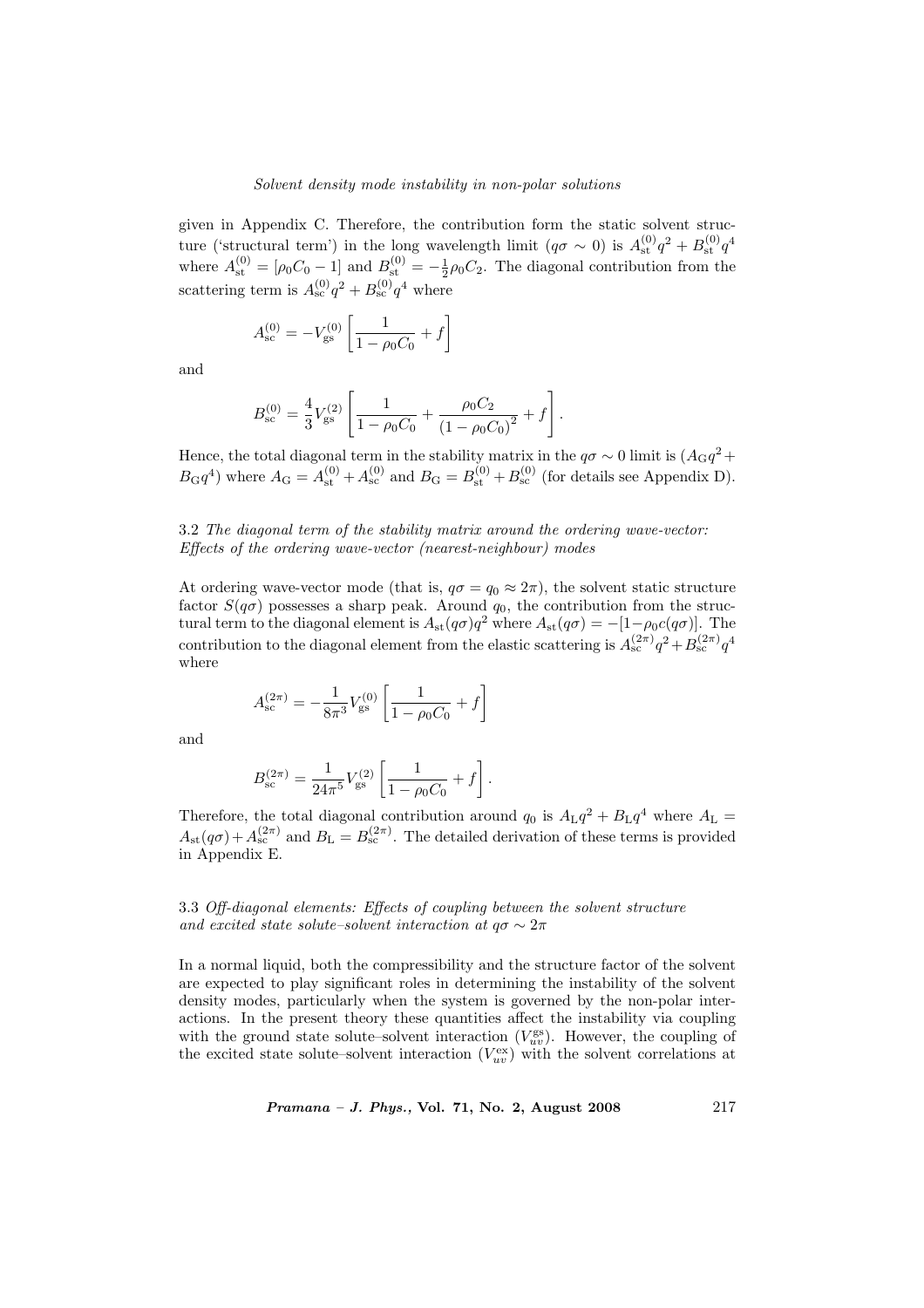the nearest-neighbour length scales in the presence of the ground state interaction may have non-trivial effects on the instability. Here we derive the analytical forms for the off-diagonal element obtained after considering the above coupling and consequently present the full stability matrix with all the elements shown explicitly. Assuming solvent static structure factor remains the same in the presence of the solute [17], the contribution due to the scattering in the presence of the ground state solute–solvent interaction can be given as

$$
\frac{1}{\rho_0} 2\pi q q_0 \delta \rho_{\rm gs}(q_0) \int_0^1 d(\cos \chi) \cos \chi = -\frac{1}{2} 2\pi q q_0 S(q_0) V_{\rm gs}(q_0).
$$

Similarly, the scattering term due to the excited state solute–solvent interaction is

$$
2\pi qq_0 fV_{\rm gs}(q_0) \int_0^1 d(\cos\chi) \cos\chi = \frac{1}{2} 2\pi qq_0 fV_{\rm gs}(q_0).
$$

The total off-diagonal term therefore becomes as follows:

$$
\frac{1}{2\pi}[-\pi qq_0S(q_0)V_{\rm gs}(q_0) - \pi qq_0fV_{\rm gs}(q_0)] = -\frac{1}{2}qq_0[S(q_0) + f]V_{\rm gs}(q_0), \quad (9)
$$

where  $1/2\pi$  arises due to the geometrical phase factor of the relative orientations of the incident and the scattered wave vectors.

Considering all the diagonal terms  $(\S3.1 \text{ and } 3.2)$  and off-diagonal terms in eq. (9), we now write the full stability matrix  $\Omega_{q,Q}$  as follows:

$$
\Omega_{q,Q} = \left[ \begin{array}{cc} A_{\rm G}q^2 + B_{\rm G}q^4 & -\frac{1}{2}qQ[S(q_0) + f]V_{\rm gs}(q_0) \\ \frac{1}{2}qQ[S(q_0) + f]V_{\rm gs}(q_0) & A_{\rm L}Q^2 + B_{\rm L}Q^4 \end{array} \right],
$$
\n(10)

where  $q$  is the mode corresponding to the compressibility and  $Q$  is the mode around  $q_0$ .

#### 4. Results and discussion

In our calculation, we take  $\sigma \sim 10^{-8}$  cm and  $D \sim 10^{-5}$  cm<sup>2</sup> s<sup>-1</sup>. The energy is scaled by  $k_BT$ , length by  $\sigma$  and time by  $(\sigma^2/D) \approx 1$  ps. The calculation is done at  $T = 2T_c$ ,  $T_c$  being the critical temperature of the system. Dimensionless quantities are represented using asterisk as superscript.

# 4.1 Long wavelength limit  $(q\sigma \sim 0)$

Retaining only the  $q\sigma \sim 0$  mode, eq. (10) can be expressed as  $\omega^*(q^*)$  =  $A_{\text{G}}q^{*2} + B_{\text{G}}q^{*4}$ . For the maximum positive eigenvalue of the stability matrix  $(d\omega^*(q^*)/dq^*)=0$ . Therefore,

$$
\omega^*_{\rm max} = -\frac{1}{4}\frac{A_{\rm G}^2}{B_{\rm G}} \quad {\rm at} \quad q^*_{\rm max} = -\frac{1}{2}\frac{A_{\rm G}}{B_{\rm G}}.
$$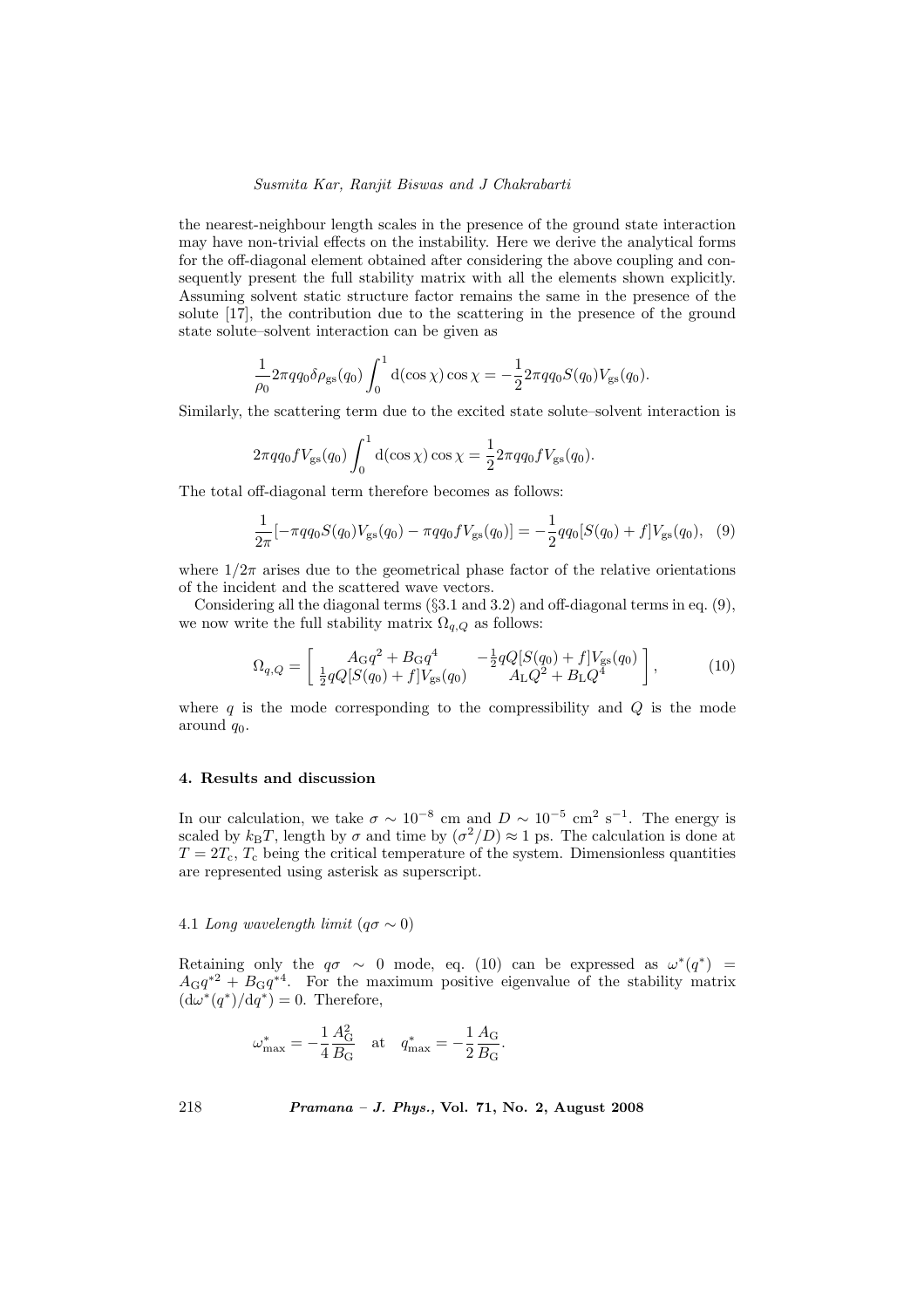

**Figure 1.** Plot of the structural  $(A_{st})$  and the scattering terms  $(A_{sc})$  in the  $q\sigma \sim 0$  limit. Note here that the solid line represents  $A_{st}$  while the broken lines represent  $A_{\rm sc}$  at different values of f which is the ratio between the solute–solvent interaction strengths between the excited and ground states. That is,  $f = \varepsilon_{uv}^{\text{ex}}/\varepsilon_{uv}^{\text{gs}}$ , u denoting the solute and v the solvent. Note the sharp decay of  $A_{st}$  with density and the very weak density dependence of  $A_{sc}$ . For further details, see text.

The corresponding time scale is  $\tau^* = 1/\omega_{\text{max}}^*$ . The discussions in §3.1 indicate that  $A_G$  derives contributions from two competing terms,  $A_{st}^{(0)}$  and  $A_{sc}^{(0)}$ , which are coming respectively from the structural correlation and scattering due to the solute– solvent interactions. Figure 1 depicts the competition where density dependence of these two terms are shown at several values of the ratio between solute–solvent interactions at the excited and the ground states. In figure 1, the solid line corresponds to the structural term  $A_{\text{st}}^{(0)}$  and the dashed lines describe the behaviour of the scattering term  $A_{\rm sc}^{(0)}$  for different f. It is interesting to note that while  $A_{\rm st}^{(0)}$ decays relatively sharply with density,  $A_{\rm sc}^{(0)}$  remains almost insensitive to the density for the entire range. The left-hand side of the intersection point for a given f corresponds to the region of instability for  $q\sigma \sim 0$  mode and the right-hand side corresponds to the stable ground state with respect to the density perturbation with  $q\sigma \sim 0$  mode. This means that on the right-hand side of this intersecting line, the present theory does not predict any instability corresponding to  $q\sigma \sim 0$ . As the system becomes more incompressible with the increase in density, the long wavelength instability at a given f becomes more and more suppressed. With increase in  $f$ , there is a shift of the intersection point towards high density which implies that the long wavelength instability can be supported further by the solute– solvent interaction. Near the intersection point on the left half,  $\tau^*$  can become very large. The origin of this long time scale is the competition between long wavelength compressibility of the system and the solute–solvent interaction-induced structure.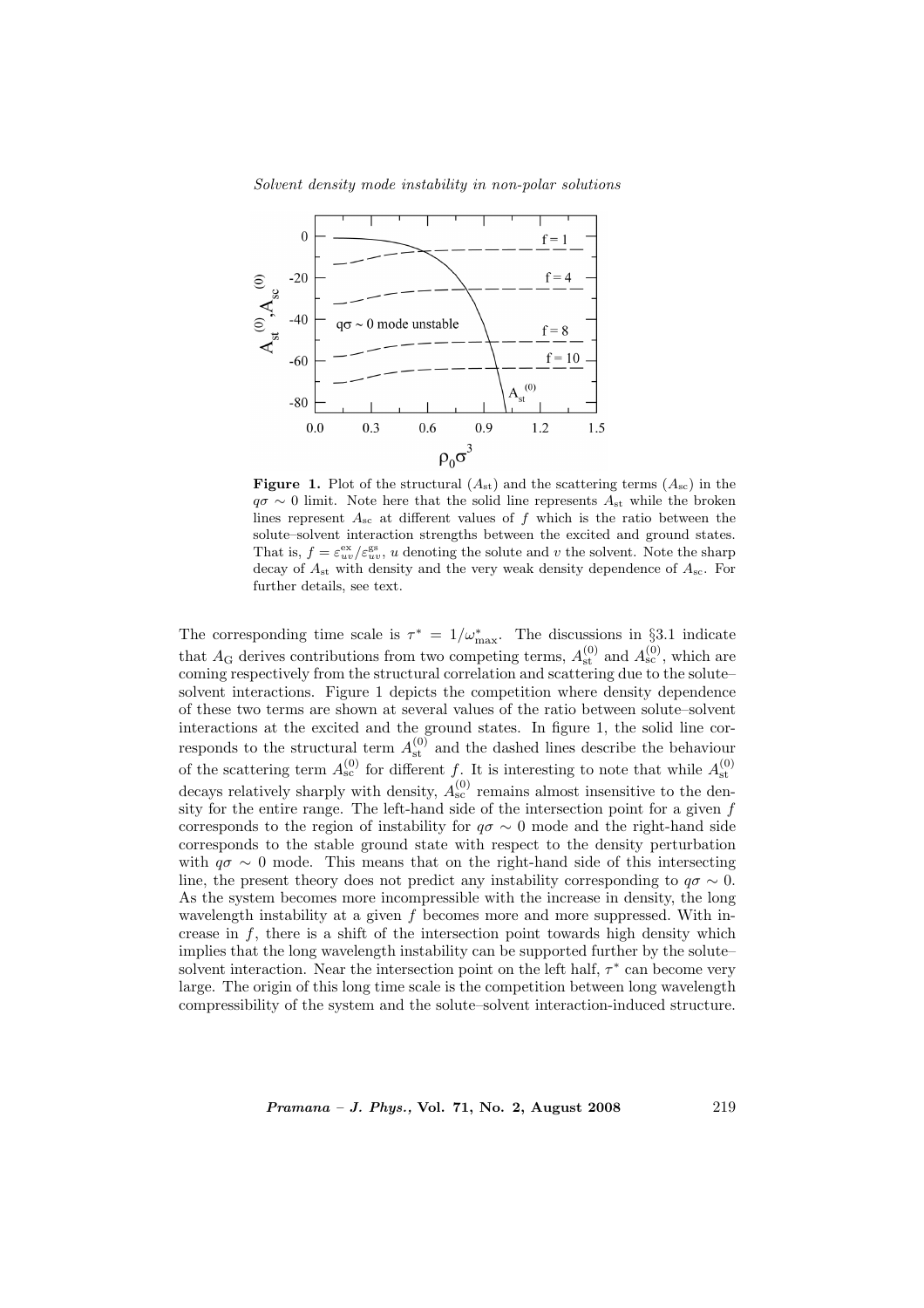

**Figure 2.** Instability diagram in the  $\rho_0 \sigma^3$  vs. f plane where  $f = \varepsilon_{uv}^{\text{ex}}/\varepsilon_{uv}^{\text{gs}}$ . The solid line represents the instability line for the compressible region where instability is supported only by the  $q\sigma \sim 0$  mode. The dashed line depicts the instability line where instability is induced by both  $q\sigma \sim 0$  and  $q\sigma \sim 2\pi$ modes. The region on and above the broken lines are prone to instability by both the above modes, whereas the triangle-shaped area bound by the broken and solid line is completely devoid of any instability. The low density compressible region which is characterized by the instability due to  $q\sigma \sim 0$ mode is also shown.

#### 4.2 Instability diagram

We include the effects of the  $q\sigma \sim 2\pi$  mode also and set out for constructing a diagram that would describe the presence of the instability for a given value of f at a particular density. After diagonalizing the stability matrix given in eq. (10), the maximum positive eigenvalues for several densities as a function of the ratio between the solute–solvent interaction strength  $(f)$  are calculated. The densities corresponding to the maximum positive eigenvalues are shown as a function of  $f$  in figure 2. Interestingly, figure 2 depicts three regions in the  $\rho_0 \sigma^3$  vs. f plane, showing instability due to the modes investigated. Here, the solid line corresponds to the limit of instability for compressible situation below which the system is unstable for  $q\sigma \sim 0$  mode only. The dashed line corresponds to the limit of instability for both the modes. Above the dashed line the system is unstable for both  $q\sigma \sim 0$ and  $q\sigma \sim 2\pi$  modes. In between these two regions, there is no instability for both the modes, namely, the ground state of the system is stable with respect to the non-equilibrium density perturbation.

The topology of the instability diagram is quite distinct for low and high values of f. Let us consider  $f = 2$ . Here, for  $\rho_0 \sigma^3 < 0.67$ , there is only one long time scale due to  $q\sigma \sim 0$  mode, while we get time scales corresponding to both  $q\sigma \sim 0$ and  $q\sigma \sim 2\pi$  modes for  $\rho_0 \sigma^3 > 0.97$ . In the intermediate density range, we obtain stable ground state. However, at  $f = 4$ , only one long time scale is obtained in the low density region ( $\rho_0 \sigma^3 < 0.75$ ) due to the  $q\sigma \sim 0$  mode, while two long time scales are obtained at higher densities due to both  $q\sigma \sim 0$  and  $q\sigma \sim 2\pi$  modes. Let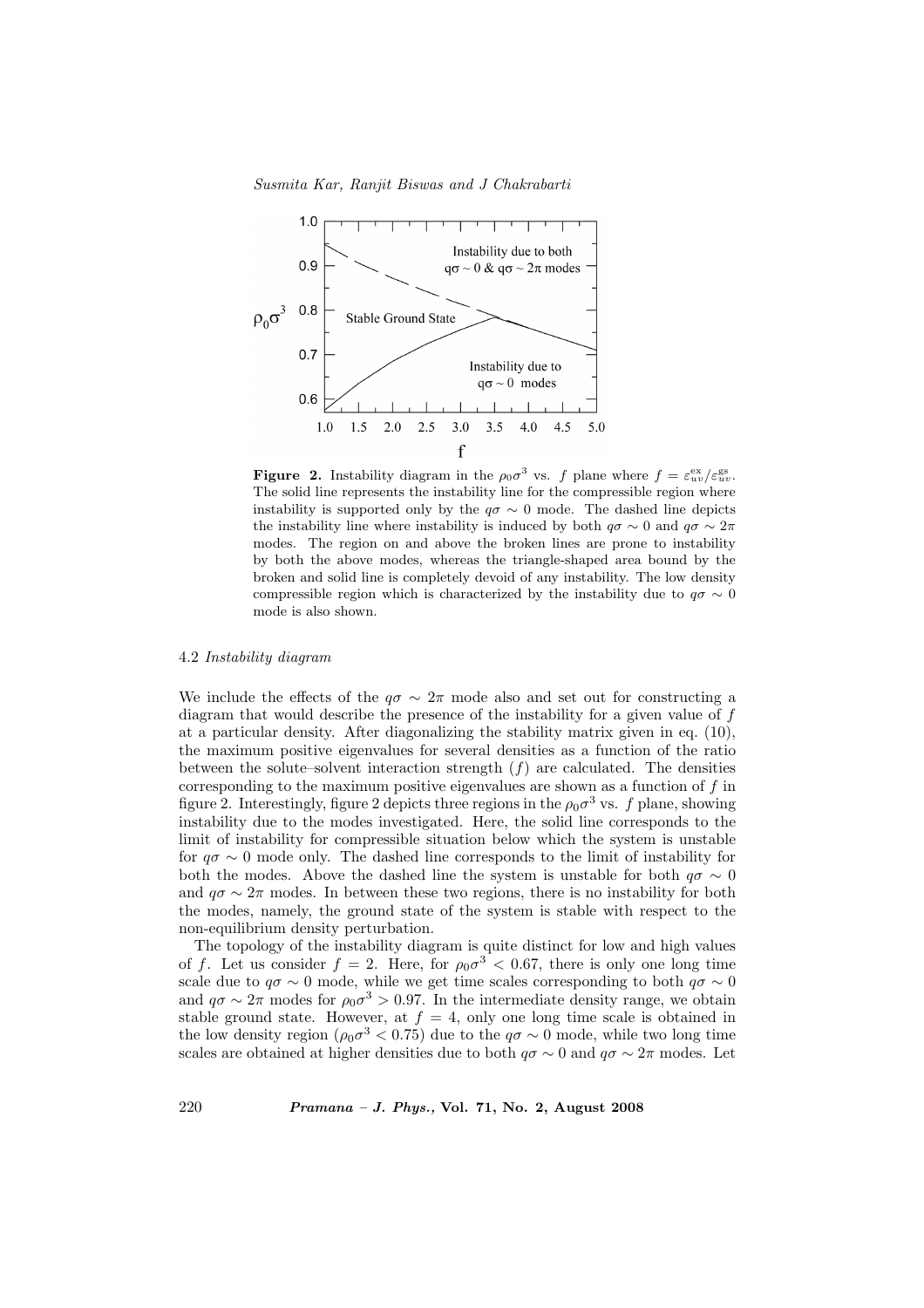us now consider the topology at constant values of densities for different  $f$ . One can distinguish between four different possibilities. For instance, at  $\rho_0 \sigma^3 \approx 1.0$ , there are two long time scales for all values of f. At  $\rho_0 \sigma^3 = 0.8$ , the ground state is stable for  $f < 3.2$ . One encounters two long time scales for larger f. At  $\rho_0 \sigma^3 = 0.7$ , the ground state is stable up to  $f = 2.2$ . Then there is one long time scale due to  $q\sigma \sim 0$  mode up to  $f = 4.8$  and two long time scales for larger f. For  $\rho_0 \sigma^3 = 0.5$ , there is only one long time scale due to  $q\sigma \sim 0$  mode for all f.

The region where both the modes are unstable is the most interesting region as this region produces time scales, one in the range of  $1-2$  ps and the other in the range of  $\geq$ 10 ps for  $f = 4$  as reported earlier [17]. Note also that both the values of  $f(f = 4)$  and density for which these two time scales are predicted are very close to the solute–solvent systems for which the experiments have reported multiple time scales in the long time decay of solvent response function [13]. Even though the present calculation is done for size ratio of unity, the time scales are expected to be similar for different solute–solvent size ratios as well. Indeed, the experimental studies have revealed that the long time constant changes approximately by 20% on increasing the solute size by a factor of 5, while the fast time constant remains insensitive to such a change [4]. In the theory presented here the longer time scale originates from compressibility of the system, whereas the shorter time scale comes from the nearest-neighbour arrangement of the solvent molecules.

It is interesting to compare the instability diagram with the results in figure 1. For lower  $f$ , there exists the region where the ground state is stable, in agreement with figure 1. However, at still higher density, there is an unstable region unlike figure 1. At very high density the solvent structure affects the instability of  $q\sigma \sim 2\pi$ mode. Due to its coupling to the compressibility mode, it influences the instability of the compressibility mode as well. We obtain multiple long time scales over this region.

# 5. Conclusion

The salient features of the work presented here are as follows. The theory suggests that for non-polar solvation dynamics, the experimentally observed multiple time scales associated with the long time decay of the solvent response function may originate from the compressibility and the nearest-neighbour arrangement of the solvent around the solute. While the compressibility is responsible for the longer time scales, the nearest-neighbour arrangement controls the relatively shorter time constant via the peak of the static structure factor of the solvent. However, the effects of these solvent properties on time scales are mediated via the solute–solvent interactions both at the ground and the excited states of the solute. Moreover, the coupling of the ordering wave-vector mode with the ground and excited state solute–solvent interactions leads to the modification of both the time scales. Note that earlier theories did not incorporate such effects while predicting the solvation energy relaxation in terms of either the liquid dynamic structure factor [12] or employing the full solution of NLHE [15]. As the present theory systematically incorporates the competition between the long wavelength fluctuations (related to compressibility) and the nearest-neighbour arrangement ( $q\sigma \sim 2\pi$  mode), this ap-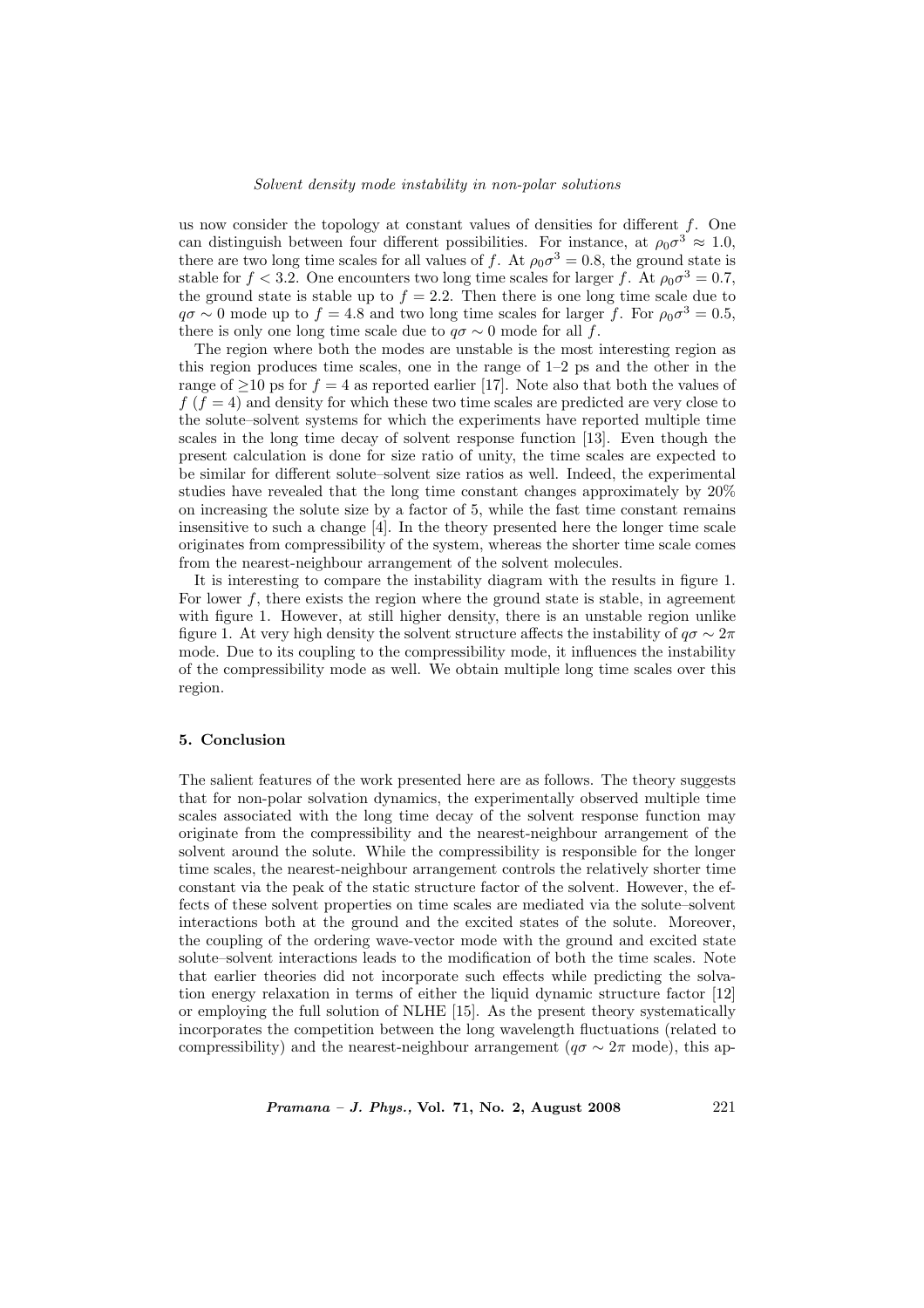proach may generate molecular level understanding of solvation time scales observed experimentally for systems near the critical temperature [16].

The instability diagram (figure 2) indicates a significant area in the  $\rho_0 \sigma^3$  vs. f plane where no instability is predicted. This means that for these values of density interactions would not produce enough perturbation in the liquid structure to enable the solvation of the excited solute. While this may be a possibility for a vitrified system at a very low temperature, this certainly is not real for the thermodynamic condition  $(T = 2T_c)$  considered here. This artifact can be removed by explicitly considering the solute–solvent size ratio, which is missing in the theory presented here. Also, systematic incorporation of the solvent inertial motion is likely to modify the instability diagram in a significant manner. However, the 'no instability' zone will exist because linear stability analysis approach is insufficient for situations where non-linear effects (that is inclusion of higher-order terms in density fluctuation) dominate. Another lacuna of the present theory is its inability to predict the full decay of the solvent response function,  $S(t)$ , as this requires the calculation of the decay amplitudes. Consideration of the non-linear terms may be helpful for this purpose.

The present theory can be extended to incorporate the solvent inertial motion for non-polar systems and also for the systems where dipolar or higher-order polar interactions drive the solvation process. For polar interactions, one needs to consider the angle dependence which would make the entire calculation very non-trivial and computationally involved. The present theory can also be employed for ionic solutions, ionic liquids and liquids under stress. Some of the works reported above are already in progress [24].

# Appendix A: Derivation of the solvent inhomogeneity in the presence of the solute in its ground state

We have  $\rho(r) = \rho_0 + \delta \rho_{gs}(r)$ . Therefore,

$$
\ln\left\{\frac{\rho(\underline{r})}{\rho_0}\right\} = \ln\left\{1 + \frac{\delta\rho_{\rm gs}(\underline{r})}{\rho_0}\right\} = \frac{\delta\rho_{\rm gs}(\underline{r})}{\rho_0} - \frac{1}{2}\left\{\frac{\delta\rho_{\rm gs}(\underline{r})}{\rho_0}\right\}^2
$$

(neglecting the higher-order terms as  $\delta \rho_{gs}(r) \ll \rho_0$ ) and

$$
\rho(\underline{r}) \ln \left( \frac{\rho(\underline{r})}{\rho_0} \right) = \delta \rho_{\rm gs}(\underline{r}) + \frac{1}{2} \frac{\{\delta \rho_{\rm gs}(\underline{r})\}^2}{\rho_0}
$$

(considering up to quadratic terms). Putting this in eq. (1) we get

$$
\beta F^{\rm gs}[\rho(\underline{r})] = \int d\underline{r} \left[ \delta \rho_{\rm gs}(\underline{r}) + \frac{1}{2} \frac{\{\delta \rho_{\rm gs}(\underline{r})\}^2}{\rho_0} \right] \n- \frac{1}{2} \int d\underline{r} d\underline{r}' c(\underline{r} - \underline{r}') \delta \rho_{\rm gs}(\underline{r}) \delta \rho_{\rm gs}(\underline{r}')
$$
\n
$$
+ \int d\underline{r}[\rho_0 + \delta \rho_{\rm gs}(\underline{r})] [\beta V^{\rm gs}_{uv}(\underline{r} - \underline{R}) - 1]. \tag{A.1}
$$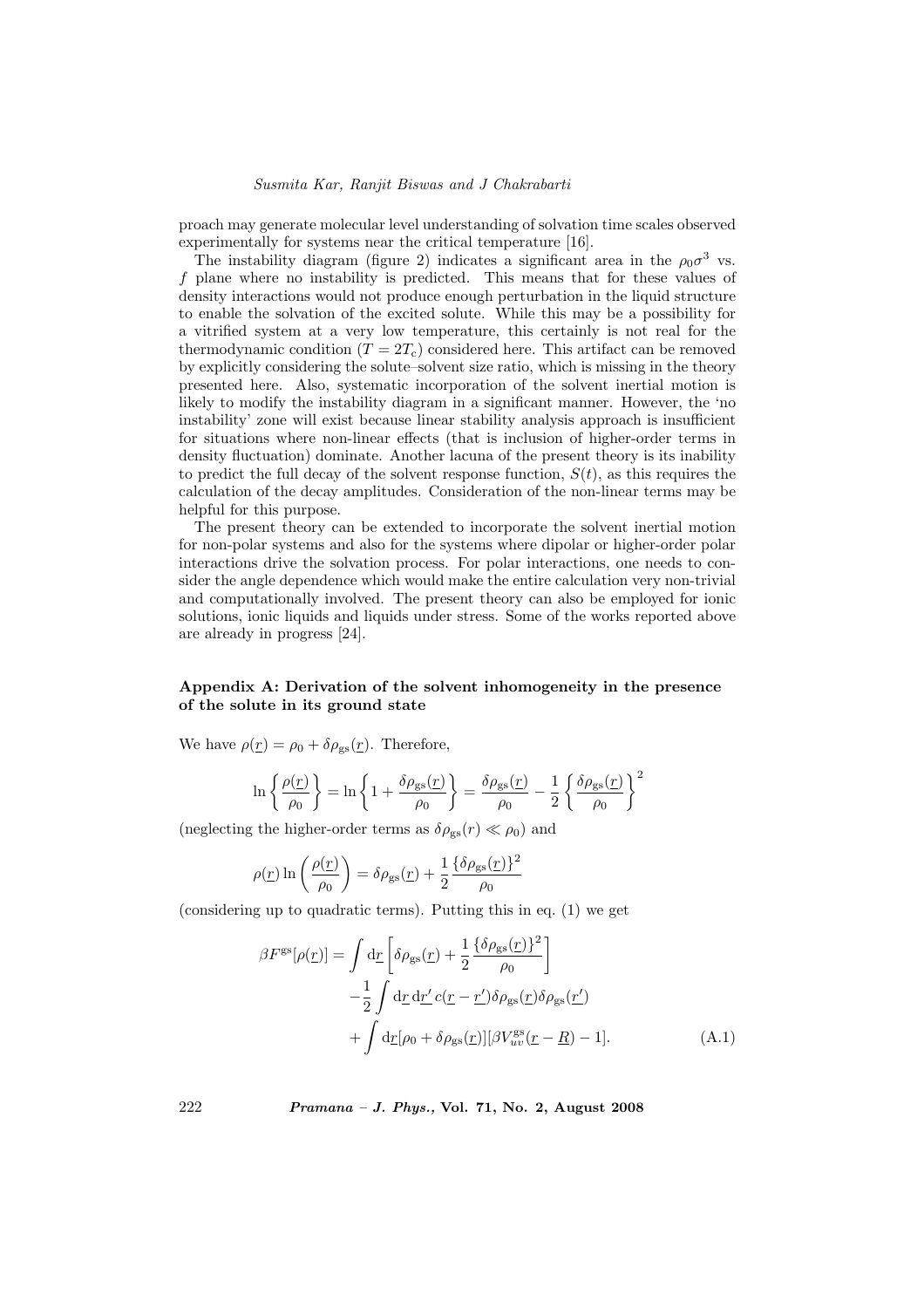At equilibrium,  $(\delta \beta F^{\rm gs}[\rho(\underline{r})]/\delta \rho_{\rm gs}(\underline{r})) = 0$  where  $\beta F^{\rm gs}[\rho(\underline{r})]$  is given by eq. (A.1). Or,

$$
\frac{1}{\rho_0} \delta \rho_{\rm gs}(\underline{r}) - \int \mathrm{d}\underline{r}' c(\underline{r} - \underline{r}') \delta \rho_{\rm gs}(\underline{r}') + \beta V_{uv}^{\rm gs}(\underline{r} - \underline{R}) = 0. \tag{A.2}
$$

Using the following definitions of the Fourier transform (FT)  $f(\underline{r}) = \frac{1}{(2\pi)^3} \int d\underline{k} f(\underline{k}) e^{i\underline{k} \cdot \underline{r}}$  and  $f(\underline{k}) = \int d\underline{r} f(\underline{r}) e^{-i\underline{k} \cdot \underline{r}}$  and setting  $\underline{R} = 0$ , from eq. (A.2) the following definitions of the Fourier transform (FT)  $f(\underline{r}) = \int d\underline{k} f(\underline{k}) e^{i\underline{k} \cdot \underline{r}}$  and  $f(\underline{k}) = \int d\underline{r} f(\underline{r}) e^{-i\underline{k} \cdot \underline{r}}$  and setting  $\underline{R} = 0$ , from eq. (A.2) we obtain  $\frac{1}{\rho_0} \delta \rho_{gs}(\underline{q}) = c(\underline{q}) \delta \rho_{gs}(\underline{q}) - \beta V_{uv}^{gs}(\underline{q})$ , which, on rearrangement, provides

$$
\delta \rho_{\rm gs}(\underline{q}) = \frac{-\beta \rho_0 V_{uv}^{\rm gs}(\underline{q})}{1 - \rho_0 c(q)},\tag{A.3}
$$

where eq. (A.3) gives the ground state inhomogeneity in the system due to insertion of the solute.

# Appendix B: Derivation of the stability matrix  $\Omega_{q,q-\underline{k}}$

We have,  $\rho(\underline{r}, t) = \rho_{gs}(\underline{r}) + \delta \rho(\underline{r}, t)$  and  $\rho_{gs}(\underline{r}) = \rho_0 + \delta \rho_{gs}(\underline{r})$ . Considering only up to quadratic terms, we can write

$$
\ln \left[ \frac{\rho(\underline{r}, t)}{\rho_{\rm gs}(\underline{r})} \right] = \frac{\delta \rho(\underline{r}, t)}{\rho_0 + \delta \rho_{\rm gs}(\underline{r})} - \frac{1}{2} \left[ \frac{\delta \rho(\underline{r}, t)}{\rho_0 + \delta \rho_{\rm gs}(\underline{r})} \right]^2
$$

and

$$
\rho(\underline{r},t)\ln\left[\frac{\rho(\underline{r},t)}{\rho_{\rm gs}(\underline{r})}\right] = \delta\rho(\underline{r},t) - \frac{1}{2}\frac{[\delta\rho(\underline{r},t)]^2}{\rho_0 + \delta\rho_{\rm gs}(\underline{r})} + \frac{[\delta\rho(\underline{r},t)]^2}{\rho_0 + \delta\rho_{\rm gs}(\underline{r})}
$$

$$
= \delta\rho(\underline{r},t) + \frac{1}{2\rho_0}\frac{[\delta\rho(\underline{r},t)]^2}{\left[1 + \frac{\delta\rho_{\rm gs}(\underline{r})}{\rho_0}\right]}
$$

$$
= \delta\rho(\underline{r},t) + \frac{1}{2\rho_0}[\delta\rho(\underline{r},t)]^2\left[1 + \frac{\delta\rho_{\rm gs}(\underline{r})}{\rho_0}\right]^{-1}
$$

$$
= \delta\rho(\underline{r},t) + \frac{1}{2\rho_0}[\delta\rho(\underline{r},t)]^2 - \frac{1}{2\rho_0^2}\delta\rho_{\rm gs}(\underline{r})[\delta\rho(\underline{r},t)]^2.
$$
(B.1)

Putting eq. (B.1) in free energy expression for the excited state we obtain

$$
\beta F^{\text{ex}}[\rho(\underline{r},t)] = \int \mathrm{d}\underline{r} \left[ \delta\rho(\underline{r},t) + \frac{1}{2\rho_0} \{ \delta\rho(\underline{r},t) \}^2 - \frac{1}{2\rho_0^2} \delta\rho_{\text{gs}}(\underline{r}) \{ \delta\rho(\underline{r},t) \}^2 \right] - \int \mathrm{d}\underline{r}[\rho_0 + \delta\rho_{\text{gs}}(\underline{r}) + \delta\rho(\underline{r},t)] - \frac{1}{2} \int \mathrm{d}\underline{r} \, \mathrm{d}\underline{r}' c(\underline{r}-\underline{r}') \delta\rho(\underline{r},t) \delta\rho(\underline{r}',t) + \beta \int \mathrm{d}\underline{r} \, V_{uv}^{\text{ex}}(\underline{r}-\underline{R}) \delta\rho(\underline{r},t). \tag{B.2}
$$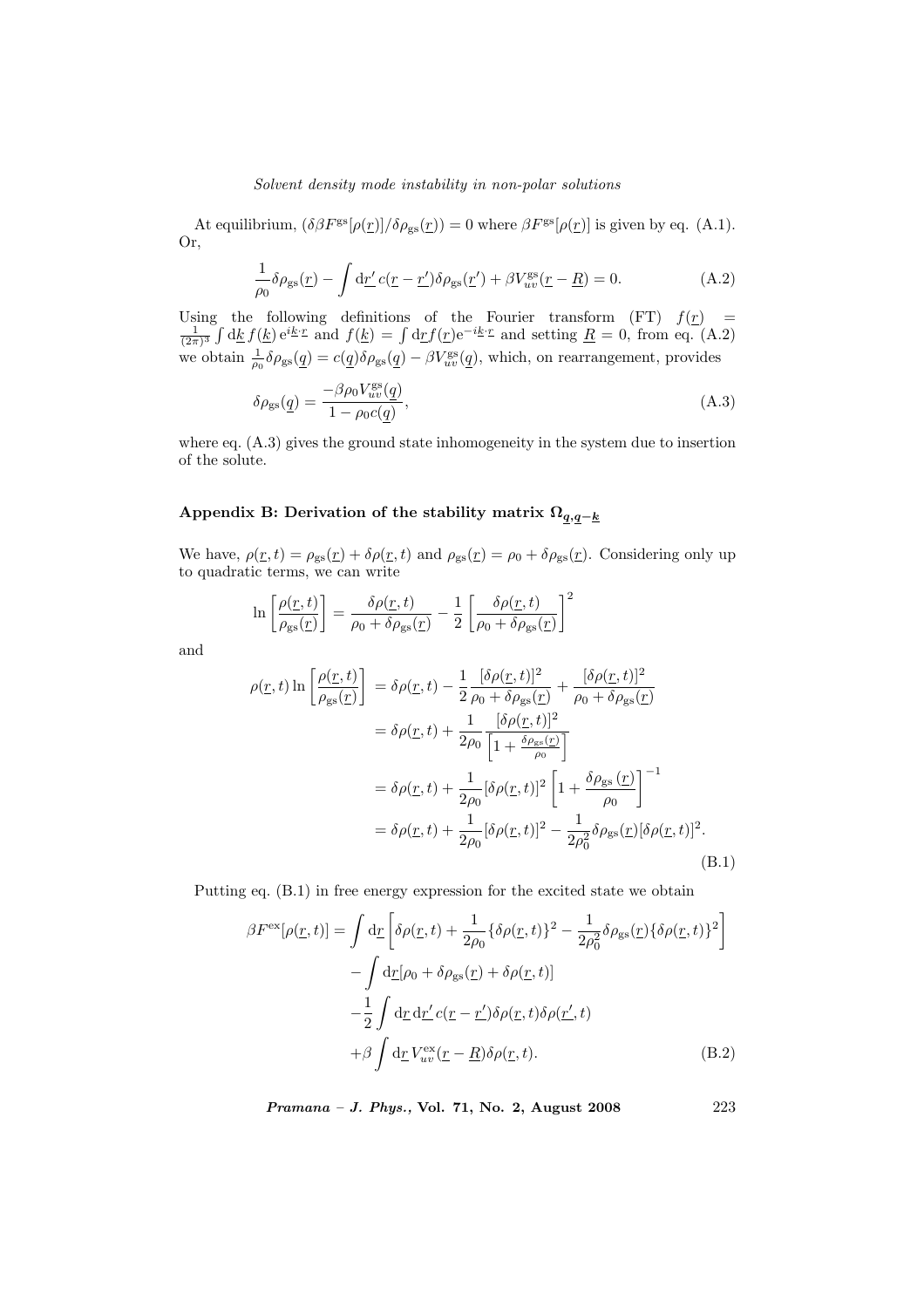Therefore,

$$
\beta \mu = \frac{\delta \beta F^{\text{ex}}[\rho(\underline{r},t)]}{\delta \rho(\underline{r},t)}.
$$

Using eq. (B.2) we get

$$
\beta \mu = \frac{1}{\rho_0} \delta \rho(\underline{r}, t) - \frac{1}{\rho_0^2} \delta \rho_{\rm gs}(\underline{r}) \delta \rho(\underline{r}, t) - \int \mathrm{d}\underline{r}' c(\underline{r} - \underline{r}') \delta \rho(\underline{r}', t) + \beta V_{uv}^{\rm ex}(\underline{r} - \underline{R}),
$$

or,

$$
\beta\mu = \frac{1}{\rho_0} \delta\rho(\underline{r}, t) - \frac{1}{\rho_0^2} \delta\rho_{\rm gs}(\underline{r}) \delta\rho(\underline{r}, t) \n- \int d\underline{r}' c(\underline{r} - \underline{r}') \delta\rho(\underline{r}', t) + \beta V_{uv}^{\rm ex}(\underline{r}) \quad \text{(setting } \underline{R} = 0). \tag{B.3}
$$

In the over-damped limit, velocity

$$
\underline{v} = -D\underline{\nabla}(\beta\mu)
$$
\n
$$
= -D\left[\frac{1}{\rho_0}\underline{\nabla}\delta\rho(\underline{r},t) - \frac{1}{\rho_0^2}\delta\rho_{\rm gs}(\underline{r})\underline{\nabla}\delta\rho(\underline{r},t)\right]
$$
\n
$$
-\frac{1}{\rho_0^2}\delta\rho(\underline{r},t)\underline{\nabla}\delta\rho_{\rm gs}(\underline{r}) \quad \text{(using (B.3))}
$$
\n
$$
-\underline{\nabla}\int d\underline{r}'c(\underline{r}-\underline{r}')\delta\rho(\underline{r}',t) + \beta\underline{\nabla}V_{uv}^{\rm ex}(\underline{r})\right]. \tag{B.4}
$$

Since  $\underline{j} = \rho(\underline{r},t)\underline{v}$ , we can write using eq. (B.4)

$$
\underline{j} = -D[\rho_0 + \delta \rho_{gs}(\underline{r}) + \delta \rho(\underline{r}, t)] \left[ \frac{1}{\rho_0} \nabla \delta \rho(\underline{r}, t) - \frac{1}{\rho_0^2} \delta \rho_{gs}(\underline{r}) \nabla \delta \rho(\underline{r}, t) - \frac{1}{\rho_0^2} \delta \rho(\underline{r}, t) \nabla \delta \rho_{gs}(\underline{r}) - \nabla \int d\underline{r}' c(\underline{r} - \underline{r}') \delta \rho(\underline{r}', t) + \beta \nabla V_{uv}^{\text{ex}}(\underline{r}) \right].
$$
\n(B.5)

Considering only the linear order terms for  $\delta \rho_{gs}(r)$  and  $\delta \rho(r, t)$  we get from eq. (B.5),

$$
j = -D\left[\underline{\nabla}\delta\rho(\underline{r},t) - \frac{1}{\rho_0}\delta\rho(\underline{r},t)\underline{\nabla}\delta\rho_{\rm gs}(\underline{r})\right]
$$

$$
-\rho_0 \underline{\nabla} \int d\underline{r}' c(\underline{r}-\underline{r}')\delta\rho(\underline{r}',t) + \beta\rho_0 \underline{\nabla}V_{uv}^{\rm ex}(\underline{r})
$$

$$
-\delta\rho_{\rm gs}(\underline{r})\underline{\nabla} \int d\underline{r}' c(\underline{r}-\underline{r}')\delta\rho(\underline{r}',t)
$$

$$
+\beta\delta\rho_{\rm gs}(\underline{r})\underline{\nabla}V_{uv}^{\rm ex}(\underline{r}) + \beta\delta\rho(\underline{r},t)\underline{\nabla}V_{uv}^{\rm ex}(\underline{r})\right].
$$
(B.6)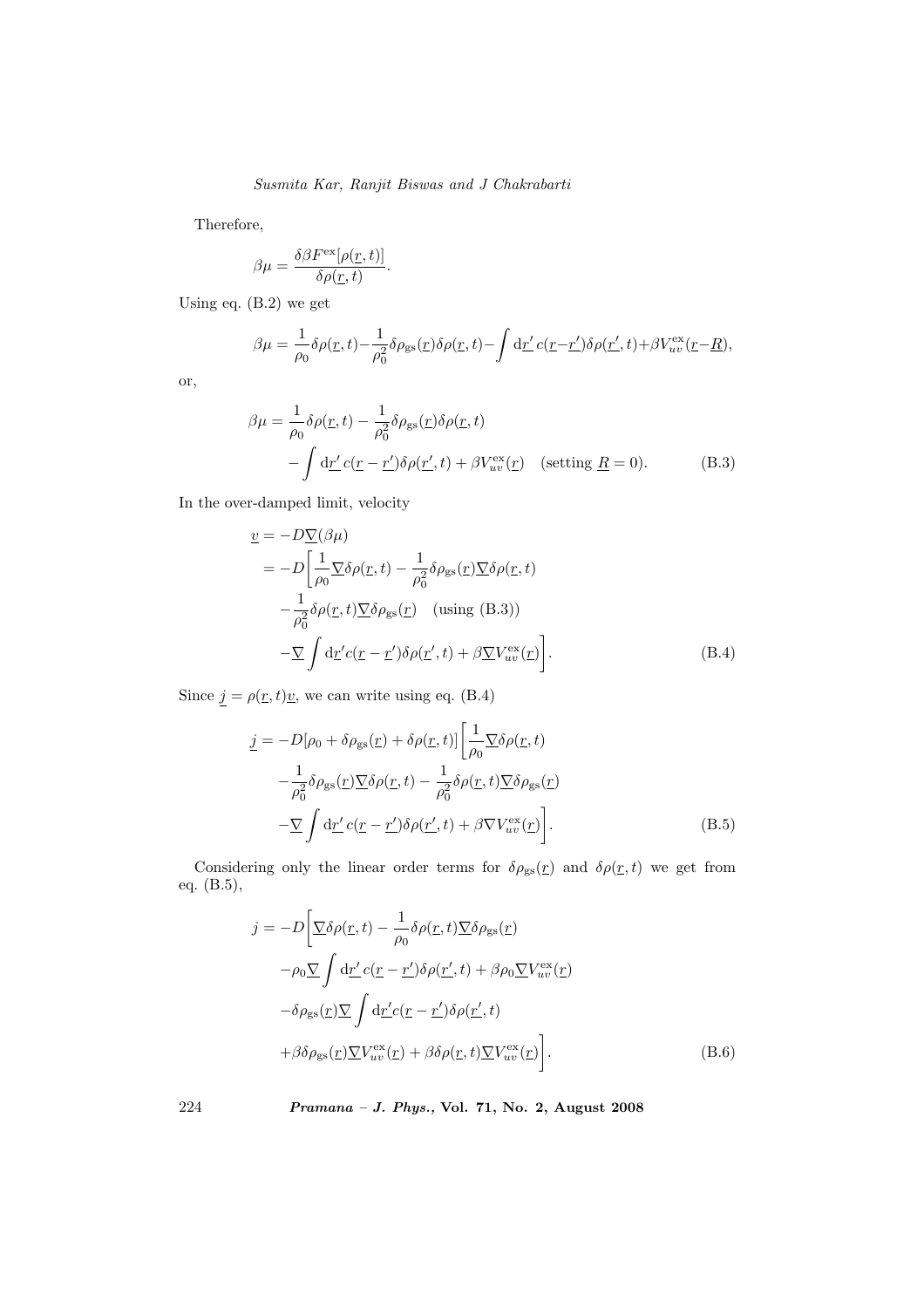As we are interested in the time-dependent inhomogeneity of the excited system, we ignore the time-independent parts in eq. (B.6). Thus we get

$$
\underline{j} = -D \left[ \nabla \delta \rho(\underline{r}, t) - \frac{1}{\rho_0} \delta \rho(\underline{r}, t) \nabla \delta \rho_{\rm gs}(\underline{r}) -\rho_0 \nabla \int d\underline{r}' c(\underline{r} - \underline{r}') \delta \rho(\underline{r}', t) -\delta \rho_{\rm gs}(\underline{r}) \nabla \int d\underline{r}' c(\underline{r} - \underline{r}') \delta \rho(\underline{r}', t) + \beta \delta \rho(\underline{r}, t) \nabla V_{uv}^{\rm ex}(\underline{r}) \right].
$$
\n(B.7)

Therefore, using eq. (B.7) we have

$$
\underline{\nabla} \underline{j} = -D \bigg[ \nabla^2 \delta \rho(\underline{r}, t) - \frac{1}{\rho_0} \nabla \delta \rho(\underline{r}, t) \underline{\nabla} \delta \rho_{\rm gs}(\underline{r}) - \frac{1}{\rho_0} \delta \rho(\underline{r}, t) \nabla^2 \delta \rho_{\rm gs}(\underline{r}) -\n\phantom{\nabla^2} \rho \nabla^2 \int d\underline{r}' c(\underline{r} - \underline{r}') \delta \rho(\underline{r}', t) - \nabla \delta \rho_{\rm gs}(\underline{r}) \underline{\nabla} \int d\underline{r}' c(\underline{r} - \underline{r}') \delta \rho(\underline{r}', t) -\n\delta \rho_{\rm gs}(\underline{r}) \nabla^2 \int d\underline{r}' c(\underline{r} - \underline{r}') \delta \rho(\underline{r}', t) + \beta \underline{\nabla} \delta \rho(\underline{r}, t) \underline{\nabla} V_{uv}^{\rm ex}(\underline{r}) +\n\beta \delta \rho(\underline{r}, t) \nabla^2 V_{uv}^{\rm ex}(\underline{r}) \bigg].
$$
\n(B.8)

Putting eq. (B.8) in eq. (4) and rearranging we get

$$
\partial_t \rho(\underline{r}, t) = D \bigg[ \nabla^2 \delta \rho(\underline{r}, t) - \frac{1}{\rho_0} \nabla \delta \rho(\underline{r}, t) \nabla \delta \rho_{\rm gs}(\underline{r}) - \frac{1}{\rho_0} \delta \rho(\underline{r}, t) \nabla^2 \delta \rho_{\rm gs}(\underline{r}) - \rho_0 \nabla^2 \int d\underline{r}' c(\underline{r} - \underline{r}') \delta \rho(\underline{r}', t) - \nabla \delta \rho_{\rm gs}(\underline{r}) \nabla \int d\underline{r}' c(\underline{r} - \underline{r}') \delta \rho(\underline{r}', t) - \delta \rho_{\rm gs}(\underline{r}) \nabla^2 \int d\underline{r}' c(\underline{r} - \underline{r}') \delta \rho(\underline{r}', t) + \beta \nabla \delta \rho(\underline{r}, t) \nabla^2 V_{uv}^{\rm ex}(\underline{r}) + \beta \delta \rho(\underline{r}, t) \nabla^2 V_{uv}^{\rm ex}(\underline{r}) \bigg]. \tag{B.9}
$$

After Fourier transformation, eq. (B.9) becomes

$$
\partial_t \rho(\underline{q}, t) = D \bigg[ -q^2 \delta \rho(\underline{q}, t) + \frac{1}{\rho_0 (2\pi)^3} \int \mathrm{d}\underline{k} \, \underline{k}(\underline{q} - \underline{k}) \delta \rho_{\mathrm{gs}}(\underline{q} - \underline{k}) \delta \rho(\underline{k}, t) \n+ \frac{1}{\rho_0 (2\pi)^3} \int \mathrm{d}\underline{k} \, (\underline{q} - \underline{k})^2 \delta \rho_{\mathrm{gs}}(\underline{q} - \underline{k}) \delta \rho(\underline{k}, t) + \rho_0 q^2 c(\underline{q}) \delta \rho(\underline{q}, t) \n+ \frac{1}{(2\pi)^3} \int \mathrm{d}\underline{k} \, \underline{k}(\underline{q} - \underline{k}) \delta \rho_{\mathrm{gs}}(\underline{q} - \underline{k}) c(\underline{k}) \delta \rho(\underline{k}, t) \n+ \frac{1}{(2\pi)^3} \int \mathrm{d}\underline{k} k^2 \delta \rho_{\mathrm{gs}}(\underline{q} - \underline{k}) c(\underline{k}) \delta \rho(\underline{k}, t)
$$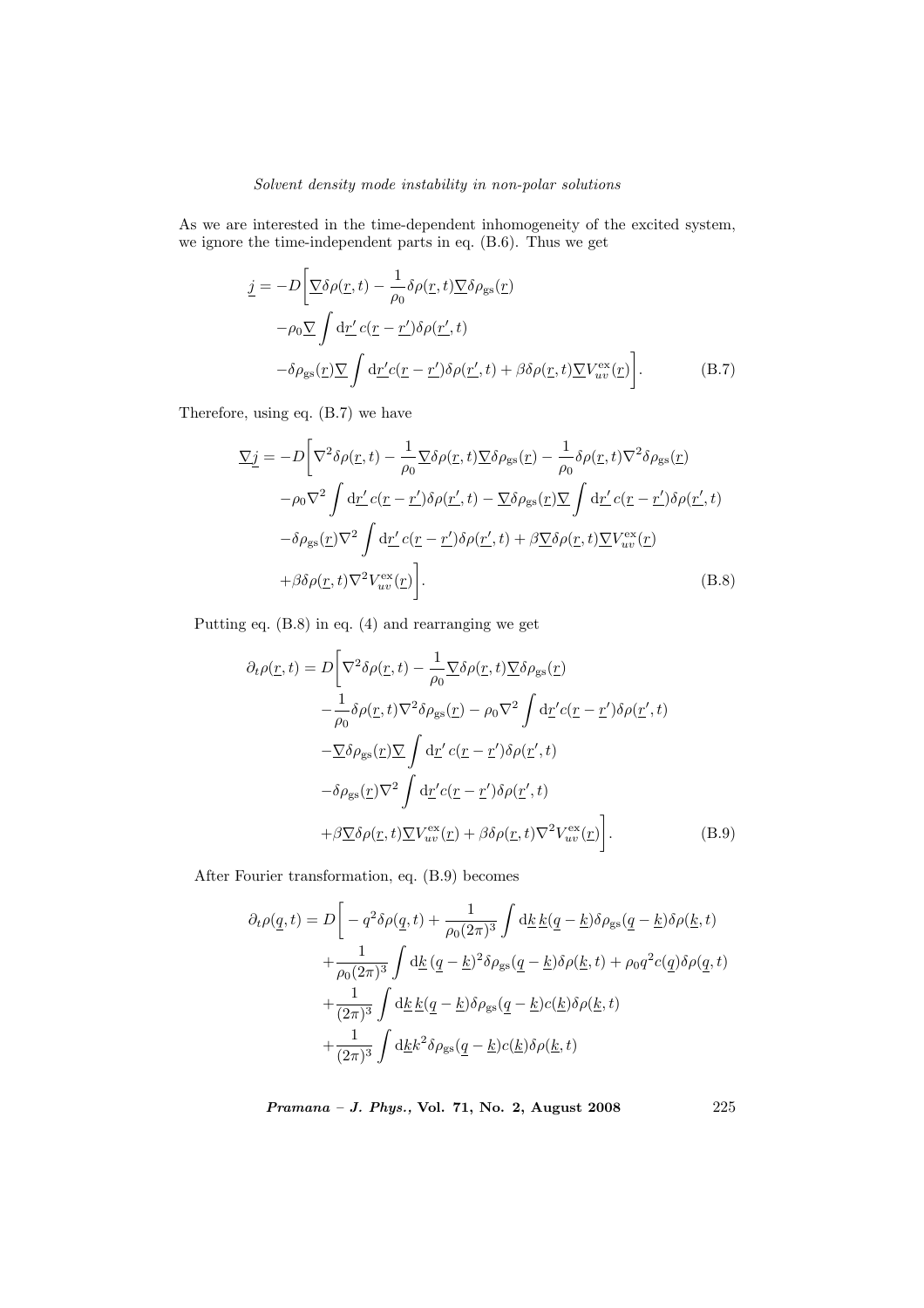$$
-\frac{\beta}{(2\pi)^3}\int \mathrm{d}\underline{k}\,\underline{k}(\underline{q}-\underline{k})V_{uv}^{\text{ex}}(\underline{q}-\underline{k})\delta\rho(\underline{k},t)\\-\frac{\beta}{(2\pi)^3}\int \mathrm{d}\underline{k}(\underline{q}-\underline{k})^2V_{uv}^{\text{ex}}(\underline{q}-\underline{k})\delta\rho(\underline{k},t)\bigg].
$$

The following expression for the Fourier transformed quantities are used in the above equation:

FT of 
$$
\nabla^2 \delta \rho(\underline{r}, t) = -q^2 \delta \rho(\underline{q}, t),
$$
  
\nFT of  $\frac{1}{\rho_0} \nabla \delta \rho(\underline{r}, t) \nabla \delta \rho_{\text{gs}}(\underline{r})$   
\n $= -\frac{1}{\rho_0 (2\pi)^3} \int d\underline{k} \underline{k}(\underline{q} - \underline{k}) \delta \rho_{\text{gs}}(\underline{q} - \underline{k}) \delta \rho(\underline{k}, t),$   
\nFT of  $\frac{1}{\rho_0} \delta \rho(\underline{r}, t) \nabla^2 \delta \rho_{\text{gs}}(\underline{r})$   
\n $= -\frac{1}{\rho_0 (2\pi)^3} \int d\underline{k} (\underline{q} - \underline{k})^2 \delta \rho_{\text{gs}}(\underline{q} - \underline{k}) \delta \rho(\underline{k}, t),$   
\nFT of  $\rho_0 \nabla^2 \int d\underline{r}' c(\underline{r} - \underline{r}') \delta \rho(\underline{r}', t) = -\rho_0 q^2 c(\underline{q}) \delta \rho(\underline{q}, t),$   
\nFT of  $\nabla \delta \rho_{\text{gs}}(\underline{r}) \nabla \int d\underline{r}' c(\underline{r} - \underline{r}') \delta \rho(\underline{r}', t)$   
\n $= -\frac{1}{(2\pi)^3} \int d\underline{k} \underline{k}(\underline{q} - \underline{k}) \delta \rho_{\text{gs}}(\underline{q} - \underline{k}) c(\underline{k}) \delta \rho(\underline{k}, t),$   
\nFT of  $\delta \rho_{\text{gs}}(\underline{r}) \nabla^2 \int d\underline{r}' c(\underline{r} - \underline{r}') \delta \rho(\underline{r}', t)$   
\n $= -\frac{1}{(2\pi)^3} \int d\underline{k} k^2 \delta \rho_{\text{gs}}(\underline{q} - \underline{k}) c(\underline{k}) \delta \rho(\underline{k}, t),$   
\nFT of  $\beta \nabla \delta \rho(\underline{r}, t) \nabla V_{uv}^{\text{ex}}(\underline{r}) = -\frac{\beta}{(2\pi)^3} \int d\underline{k} \underline{k}(\underline{q} - \underline{k}) V_{uv}^{\text{ex}}(\underline{q} - \underline{k}) \delta \rho(\underline{k}, t)$ 

and

FT of 
$$
\beta \delta \rho(\underline{r}, t) \nabla^2 V_{uv}^{\text{ex}}(\underline{r}) = -\frac{\beta}{(2\pi)^3} \int d\underline{k} (\underline{q} - \underline{k})^2 V_{uv}^{\text{ex}} (\underline{q} - \underline{k}) \delta \rho(\underline{k}, t).
$$

Now we Fourier transform  $\partial_t \rho(\underline{q}, t)$  in order to obtain the following expression in the frequency  $(\omega)$  plane:

$$
\omega \sigma^2 \delta \rho(\underline{q}, \omega) = D \bigg[ -q^2 \{ 1 - \rho_0 c(\underline{q}) \} \delta \rho(\underline{q}, \omega) \n+ \frac{1}{\rho_0 (2\pi)^3} \int d\underline{k} \underline{q} \cdot (\underline{q} - \underline{k}) \delta \rho_{\rm gs}(\underline{q} - \underline{k}) \delta \rho(\underline{k}, \omega) \n+ \frac{1}{(2\pi)^3} \int d\underline{k} \,\underline{k} \cdot \underline{q} c(\underline{k}) \delta \rho_{\rm gs}(\underline{q} - \underline{k}) \delta \rho(\underline{k}, \omega) \n- \frac{\beta}{(2\pi)^3} \int d\underline{k} \underline{q} \cdot (\underline{q} - \underline{k}) V_{uv}^{\rm ex}(\underline{q} - \underline{k}) \delta \rho(\underline{k}, \omega) \bigg],
$$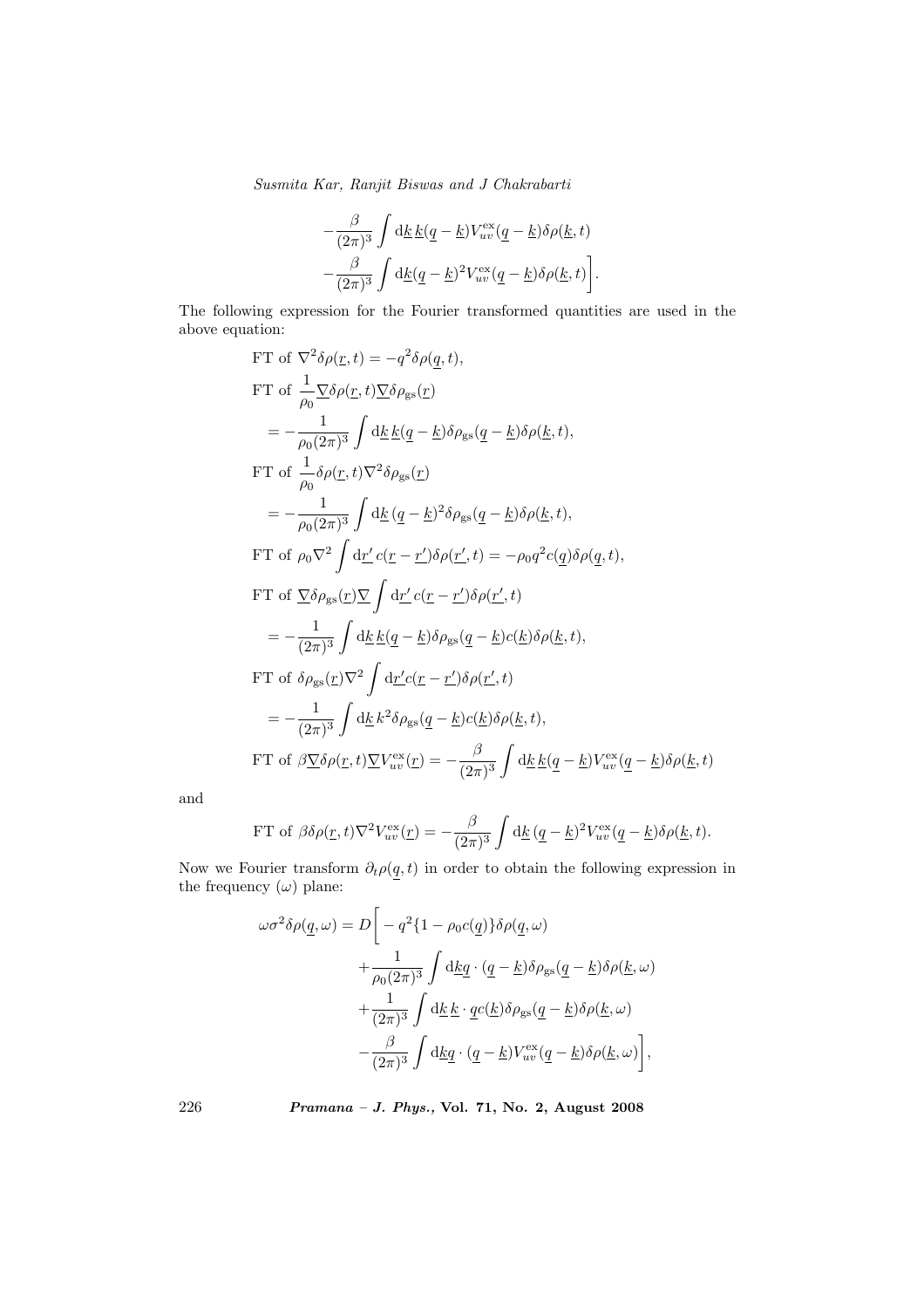which gives

$$
\omega \sigma^2 D^{-1} \delta \rho(\underline{q}, \omega) = \sum_{\underline{k}} \Omega_{\underline{q}, \underline{q} - \underline{k}} \delta \rho(\underline{k}, \omega), \tag{B.10}
$$

where  $\Omega_{q,q-\underline{k}} = -q^2[1-\rho_0 c(\underline{q})] + [\frac{1}{\rho_0}\delta\rho_{\rm gs}(\underline{q}-\underline{k}) - V_{uv}^{\rm ex}(\underline{q}-\underline{k})]\underline{q}\cdot(\underline{q}-\underline{k})$ , the stability matrix.

# Appendix C: Derivation of the scattering terms in the limit of low momentum transfer  $(q\sigma \sim 0)$

The FT of  $V_{uv}(\underline{r})$  is

$$
V_{uv}(\underline{p}) = \int d\underline{r} e^{i\underline{p} \cdot \underline{r}} V_{uv}(\underline{r}) = \int d\underline{r} V_{uv}(\underline{r}) \left[ 1 + \frac{i\underline{p} \cdot \underline{r}}{1!} + \frac{(i\underline{p} \cdot \underline{r})^2}{2!} + \cdots \right]
$$
  
\n
$$
= \int d\underline{r} V_{uv}(\underline{r}) \left[ 1 - ipr \cos \theta - \frac{(pr)^2 \cos^2 \theta}{2} \right]
$$
  
\n(higher-order terms neglected)  
\n
$$
= \int dr r^2 V(r) \int_0^\pi \sin \theta d\theta \left[ 1 - ipr \cos \theta - \frac{(pr)^2 \cos^2 \theta}{2} \right] \int_0^{2\pi} d\varphi
$$
  
\n
$$
= 4\pi \int dr r^2 V_{uv}(r) - \frac{p^2}{2} \frac{4\pi}{3} \int dr r^4 V_{uv}(r) = V_0 - \frac{p^2}{2} V_2,
$$
 (C.1)

where

$$
V_0 = 4\pi \int dr r^2 V_{uv}(r) \text{ and } V_2 = \frac{4\pi}{3} \int dr r^4 V_{uv}(r).
$$
 (C.2)

Similarly,

$$
c(\underline{p}) = C_0 - \frac{p^2}{2}C_2,
$$
\n(C.3)

where

$$
C_0 = 4\pi \int dr r^2 c(\mathbf{r})
$$
 and  $C_2 = \frac{4\pi}{3} \int dr r^4 c(\mathbf{r}).$ 

In our case,

$$
\beta V_{\rm gs}\left(\frac{r}{\sigma}\right) = -4\frac{\varepsilon}{k_{\rm B}T}\left(\frac{\sigma}{r}\right)^6 \quad \text{for} \quad \frac{r}{\sigma} > 1.
$$

Hence, from eq. (C.1) we get

$$
V_{\rm gs}^{(0)} = 4\pi \int_1^\infty \beta V_{uv}^{\rm gs}(r^*) r^{*2} \mathrm{d} r^* = 4\pi \int_1^\infty \left\{-4\varepsilon^* \frac{1}{r^{*6}}\right\} r^{*2} \mathrm{d} r^*
$$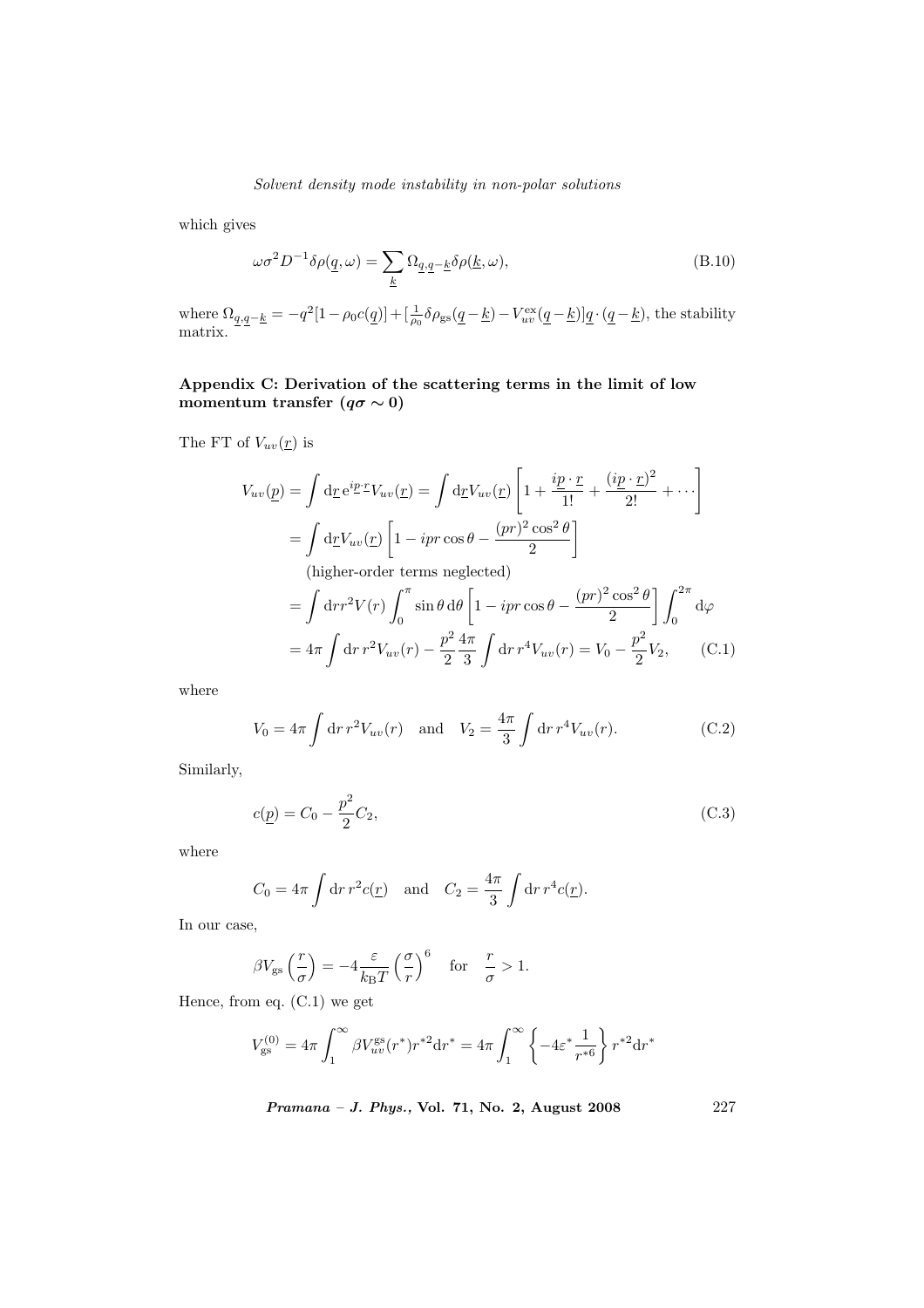$$
= -16\pi\varepsilon^* \int_1^\infty \frac{1}{r^{*4}} dr^* = -\frac{16}{3}\pi\varepsilon^*,
$$
  

$$
V_{gs}^{(2)} = \frac{4\pi}{3} \int_1^\infty \beta V_{uv}^{gs}(r^*) r^{*4} dr^* = \frac{4\pi}{3} \int_1^\infty \left\{-4\varepsilon^* \frac{1}{r^{*6}}\right\} r^{*4} dr^*
$$

$$
= -\frac{16}{3} \pi\varepsilon^* \int_1^\infty \frac{1}{r^{*2}} dr^* = -\frac{16}{3} \pi\varepsilon^*.
$$

Therefore,

$$
V_{\rm gs}^{(0)} = V_{\rm gs}^{(2)} = -\frac{16}{3}\pi \varepsilon^*
$$

and

$$
V_{\text{ex}}^{(0)} = fV_{\text{gs}}^{(0)} = -\frac{16}{3}\pi \varepsilon^* f = fV_{\text{gs}}^{(2)} = V_{\text{ex}}^{(2)}.
$$

Here, for the correlation, we note that

$$
c(r^*) = -\lambda_1 - 6\eta \lambda_2 r^* - \frac{1}{2} \eta \lambda_1 r^{*3} + 4\varepsilon^* \frac{1}{r^{*6}}.
$$

Therefore, from eq. (C.2) we get

$$
C_0 = 4\pi \int dr^* r^{*2} c(r^*)
$$
  
=  $-4\pi \lambda_1 \int_0^1 dr^* r^{*2} - 4\pi 6\eta \lambda_2 \int_0^1 dr^* r^{*3}$   
 $-4\pi \frac{1}{2} \eta \lambda_1 \int_0^1 dr^* r^{*5} + 4\pi 4\epsilon^* \int_1^\infty dr^* r^{*2} \frac{1}{r^{*6}}$   
=  $-4\pi \lambda_1 \frac{1}{3} - 24\pi \eta \lambda_2 \frac{1}{4} - 2\pi \eta \lambda_1 \frac{1}{6} + \frac{16}{3} \pi \epsilon^*$   
=  $-V_{gs}^{(0)} - \frac{1}{3} (\eta + 4) \pi \lambda_1 - 6\pi \eta \lambda_2$ ,

and

$$
C_2 = \frac{4\pi}{3} \int \mathrm{d}r^* r^{*4} c(r^*)
$$
  
=  $-\frac{4\pi}{3} \lambda_1 \int_0^1 \mathrm{d}r^* r^{*4} - \frac{4\pi}{3} 6\eta \lambda_2 \int_0^1 \mathrm{d}r^* r^{*5}$   
 $-\frac{4\pi}{3} \frac{1}{2} \eta \lambda_1 \int_0^1 \mathrm{d}r^* r^{*7} + \frac{4\pi}{3} 4\varepsilon^* \int_1^\infty \mathrm{d}r^* r^{*4} \frac{1}{r^{*6}}$   
=  $-\frac{4}{15} \pi \lambda_1 - \frac{4\pi}{3} \eta \lambda_2 - \frac{1}{12} \pi \eta \lambda_1 + \frac{16}{3} \pi \varepsilon^*$   
=  $-V_{\text{gs}}^{(2)} - \frac{1}{3} \pi \lambda_1 \left(\frac{4}{5} + \frac{1}{4} \eta\right) - \frac{4\pi}{3} \eta \lambda_2$ ,

where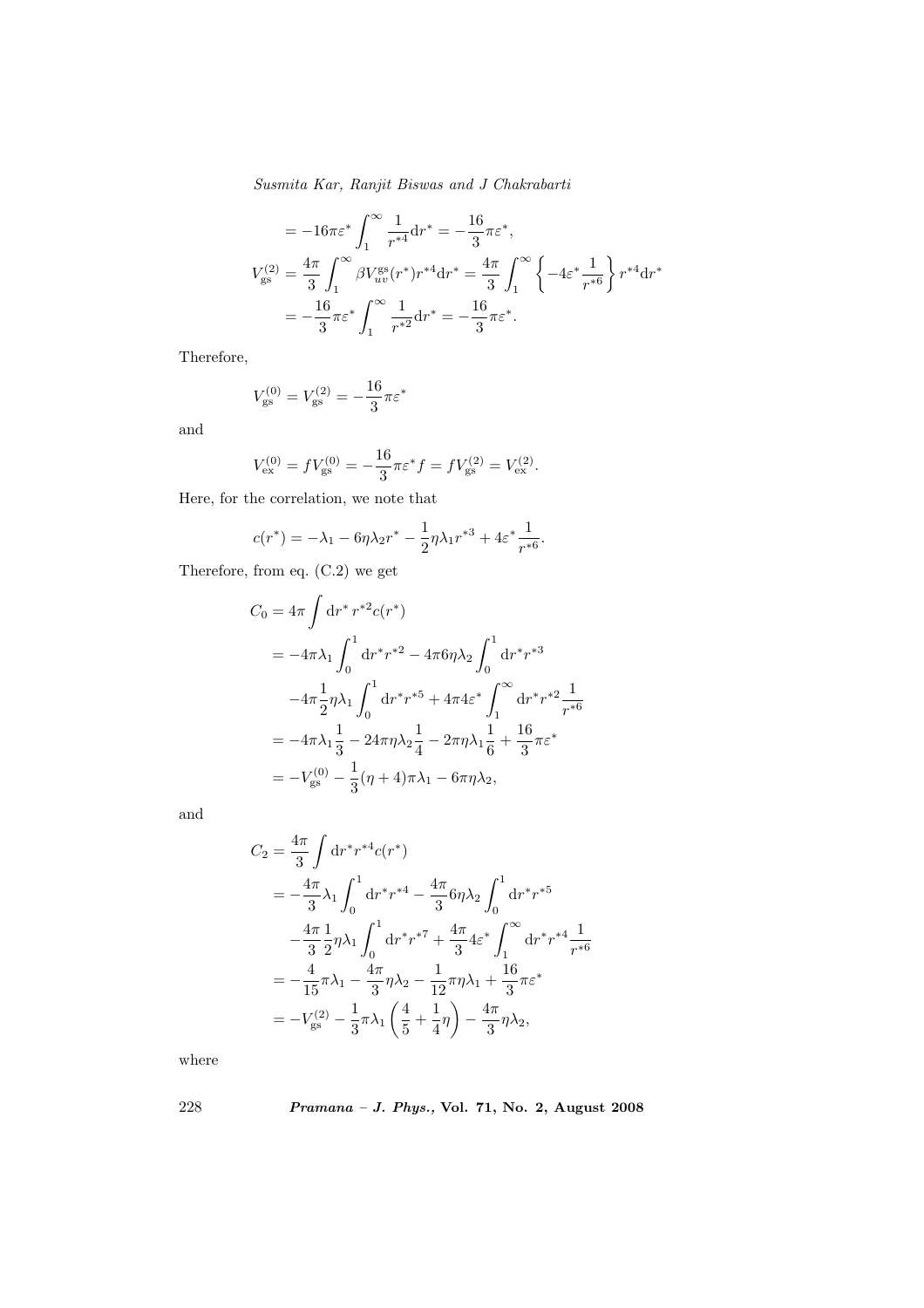$$
\eta = \frac{\pi}{6} \rho_0 \sigma^3, \ \lambda_1 = (1 + 2\eta)^2 / (1 - \eta)^4, \ \lambda_2 = -\left(1 + \frac{1}{2}\eta\right)^2 / (1 - \eta)^4,
$$
  

$$
r^* = \frac{r}{\sigma} \quad \text{and} \quad \varepsilon^* = \frac{\varepsilon}{k_{\text{B}}T}.
$$

# Appendix D: Derivation of the expressions for the diagonal elements

In the  $q\sigma \sim 0$  limit, we obtain

$$
-q^{2}[1 - \rho_{0}c(q)] = \left[\rho_{0}\left\{C_{0} - \frac{1}{2}q^{2}C_{2}\right\} - 1\right]q^{2}
$$

$$
= [\rho_{0}C_{0} - 1]q^{2} - \frac{1}{2}\rho_{0}C_{2}q^{4} = A_{\text{st}}^{0}q^{2} + B_{\text{st}}^{0}q^{4},
$$

where  $A_{\text{st}}^0 = -[1 - \rho_0 C_0]$  and  $B_{\text{st}}^0 = -\frac{1}{2}\rho_0 C_2$ . For elastic scattering, the momentum transferred is  $|q - k| = 2q \sin(\chi/2)$ . Thus, for the ground state we can write

$$
|\underline{q} - \underline{k}| = \frac{1}{\rho_0} 2q^2 \int \int \sin^2 \frac{\chi}{2} \delta \rho_{\rm gs} \left( 2q \sin \frac{\chi}{2} \right) d(\cos \chi) d\phi,
$$

where  $\phi$  is the azimuthal angle which is integrated over  $0 \to 2\pi$ ;  $\chi$  is the angle between the incident momentum and the scattered one. Therefore,

$$
|\underline{q} - \underline{k}| = \frac{1}{\rho_0} 2\pi q^2 \int 2\sin^2 \frac{\chi}{2} \delta \rho_{\rm gs} \left( 2q \sin \frac{\chi}{2} \right) d(\cos \chi)
$$
  

$$
= \frac{1}{\rho_0} 2\pi q^2 \int (1 - \cos \chi) \delta \rho_{\rm gs} \left( 2q \sin \frac{\chi}{2} \right) d(\cos \chi). \tag{D.1}
$$

Now from eq. (3) we have

$$
\delta\rho_{\rm gs}(\underline{p})=\frac{-\beta\rho_0V_{uv}^{\rm gs}(\underline{p})}{1-\rho_0c(\underline{p})},
$$

where  $\underline{p} = 2\underline{q} \sin \frac{\chi}{2}$  and therefore

$$
\delta \rho_{\rm gs}(p) = -\rho_0 \frac{1}{1 - \rho_0 \left[C_0 - \frac{1}{2}p^2 C_2\right]} \left[V_{\rm gs}^{(0)} - \frac{p^2}{2} V_{\rm gs}^{(2)}\right]
$$
  
\n
$$
= -\frac{\rho_0}{\left[1 - \rho_0 C_0\right] \left[1 + \frac{1}{2}p^2 \frac{\rho_0 C_2}{1 - \rho_0 C_0}\right]} \left[V_{\rm gs}^{(0)} - \frac{p^2}{2} V_{\rm gs}^{(2)}\right]
$$
  
\n
$$
= \frac{\rho_0}{\left(1 - \rho_0 C_0\right)} \left[1 - \frac{1}{2}p^2 \frac{\rho_0 C_2}{1 - \rho_0 C_0}\right] \left[V_{\rm gs}^{(0)} - \frac{p^2}{2} V_{\rm gs}^{(2)}\right]
$$
  
\n
$$
= -\frac{\rho_0}{\left[1 - \rho_0 C_0\right]} \left[V_{\rm gs}^{(0)} - \frac{1}{2}p^2 \left[V_{\rm gs}^{(2)} + \frac{\rho_0 C_2}{1 - \rho_0 C_0} V_{\rm gs}^{(0)}\right]\right].
$$
 (D.2)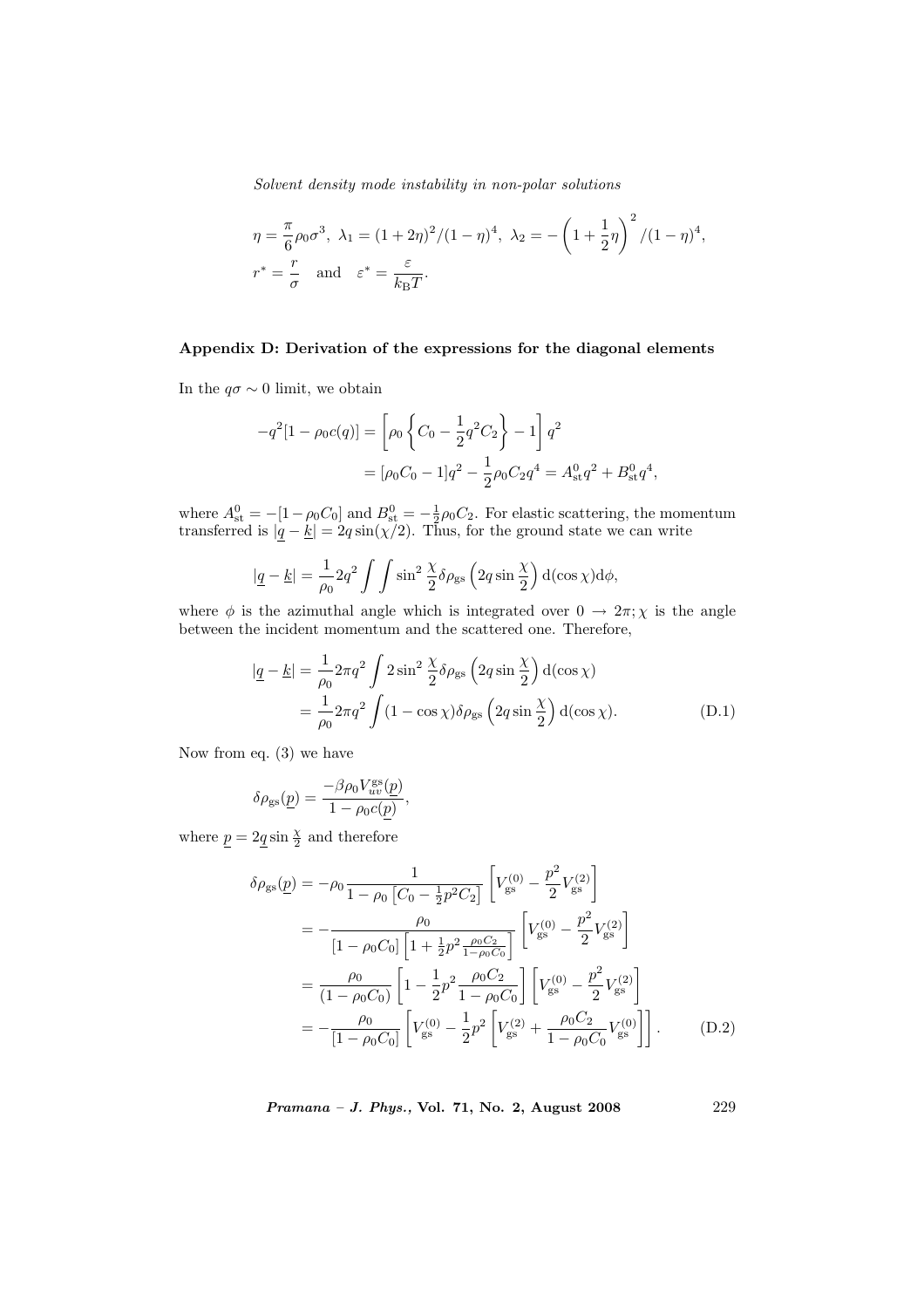For  $q\sigma \sim 0$ , all values of  $\chi$  is possible and thus the limit of integration is  $-1 \to +1$ . Putting eq. (D.2) in eq. (D.1) and integrating over the limits we get contribution from ground state as

$$
-4\pi \frac{V_{\rm gs}^{(0)}}{(1-\rho_0 C_0)}q^2 + \frac{16}{3}\pi \frac{1}{(1-\rho_0 C_0)} \left[ V_{\rm gs}^{(2)} + \frac{\rho_0 C_2}{(1-\rho_0 C_0)} V_{\rm gs}^{(0)} \right] q^4. \quad (D.3)
$$

Similarly, for  $q\sigma \sim 0$ , the contribution from the interaction potential can be given by

$$
4\pi f V_{\rm gs}^{(0)} q^2 - \frac{16}{3} \pi f V_{\rm gs}^{(2)} q^4. \tag{D.4}
$$

Hence, the total contribution from the scattering process is (using eqs (D.3) and (D.4))

$$
= -V_{\text{gs}}^{(0)} \left[ \frac{1}{1 - \rho_0 C_0} + f \right] q^2 + \frac{4}{3} V_{\text{gs}}^{(2)} \left[ \frac{1}{1 - \rho_0 C_0} + \frac{\rho_0 C_2}{(1 - \rho_0 C_0)^2} + f \right] q^4
$$
  
=  $A_{\text{sc}}^{(0)} q^2 + B_{\text{sc}}^{(0)} q^4$ ,

where

$$
A_{\rm sc}^{(0)} = -V_{\rm gs}^{(0)} \left[ \frac{1}{1 - \rho_0 C_0} + f \right]
$$

and

$$
B_{\rm sc}^{(0)} = \frac{4}{3} V_{\rm gs}^{(2)} \left[ \frac{1}{1 - \rho_0 C_0} + \frac{\rho_0 C_2}{(1 - \rho_0 C_0)^2} + f \right].
$$

Note here that in  $q\sigma \sim 0$  limit, the scattering term will be divided by  $4\pi$ . Therefore, the total contribution to the diagonal element  $\omega(\sigma^2/D) = A_{\rm G}q^2 + B_{\rm G}q^4$ , where  $A_{\rm G} = A_{\rm st}^{(0)} + A_{\rm sc}^{(0)}$  and  $B_{\rm G} = B_{\rm st}^{(0)} + B_{\rm sc}^{(0)}$ .

## Appendix E: Derivation of the terms in the  $q\sigma \sim 2\pi$  limit

For the ground state term, as  $C_2$  is nearly flat at  $q\sigma = q_0 = 2\pi$ , we can safely ignore the term and thus

$$
\delta \rho_{\rm gs}(p) = -\frac{\rho_0}{(1 - \rho_0 C_0)} \left[ V_{\rm gs}^{(0)} - \frac{p^2}{2} V_{\rm gs}^{(2)} \right] \text{ where } p = 2q \sin \frac{\chi}{2}.
$$

Thus the contribution from the ground state is

$$
-\frac{1}{4\pi^3} \frac{V_{\rm gs}^{(0)}}{(1-\rho_0 C_0)} q_0^2 + \frac{1}{12\pi^5} \frac{V_{\rm gs}^{(2)}}{(1-\rho_0 C_2)} q_0^4.
$$

Similarly, the contribution from the interaction potential can be given by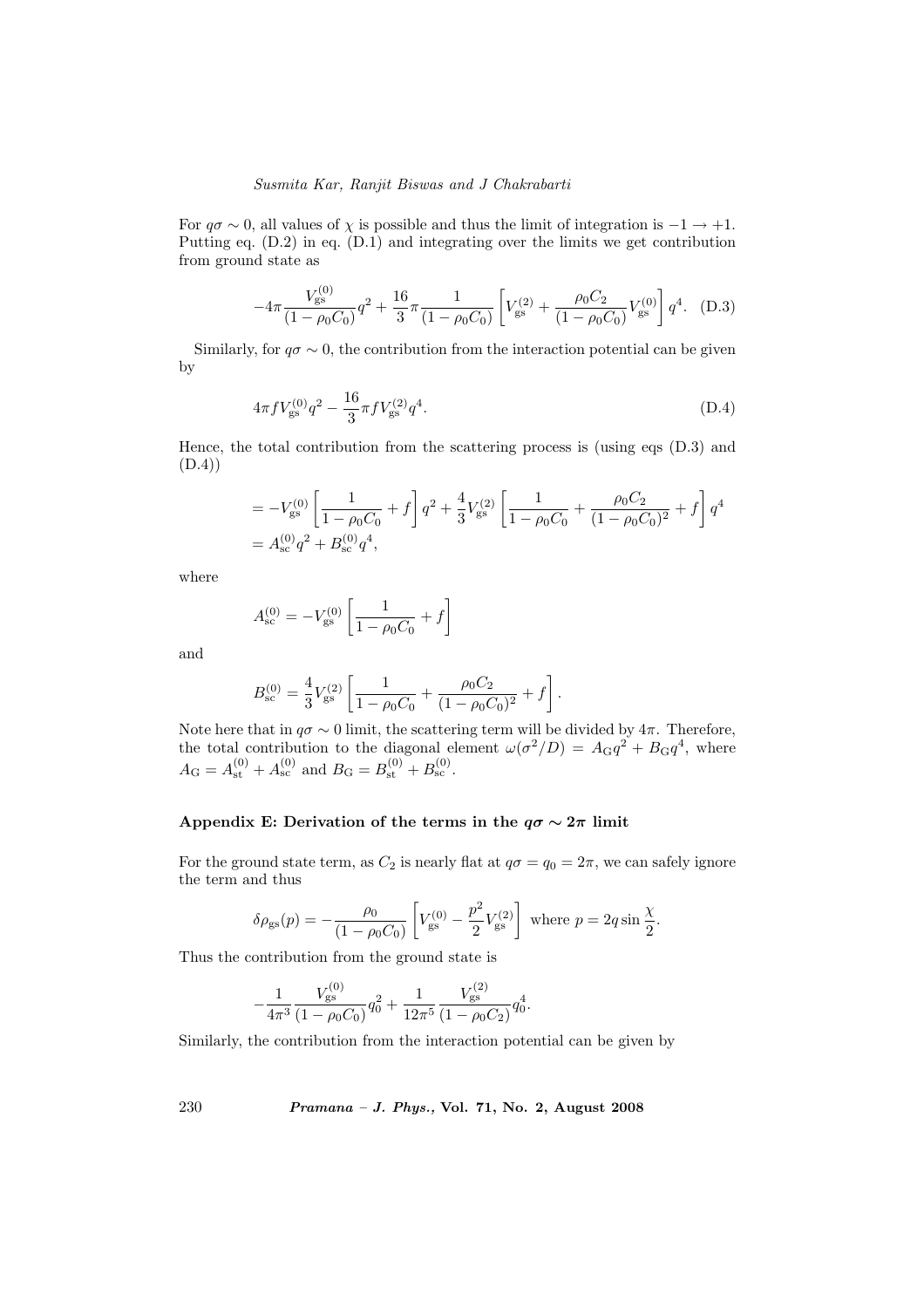$$
\frac{1}{4\pi^3} f V_{\rm gs}^{(0)} q_0^2 - \frac{1}{12\pi^5} f V_{\rm gs}^{(2)} q_0^4.
$$

Hence, the scattering term for the  $q\sigma \sim q_0$  limit becomes

$$
-\frac{1}{8\pi^3}V_{\rm gs}^{(0)}\left[\frac{1}{1-\rho_0C_0}+f\right]q_0^2+\frac{1}{24\pi^5}V_{\rm gs}^{(2)}\left[\frac{1}{1-\rho_0C_0}+f\right]q_0^4
$$
  
=  $A_{\rm sc}^{(2\pi)}q_0^2+B_{\rm sc}^{(2\pi)}q_0^4$ ,

where

$$
A_{\rm sc}^{(2\pi)} = -\frac{1}{8\pi^3} V_{\rm gs}^{(0)} \left[ \frac{1}{1 - \rho_0 C_0} + f \right]
$$

and

$$
B_{\rm sc}^{(2\pi)} = \frac{1}{24\pi^5} V_{\rm gs}^{(2)} \left[ \frac{1}{1 - \rho_0 C_0} + f \right].
$$

Here the scattering term is divided by a factor 2 that arises from  $(4\pi/q_0)$  =  $(4\pi/2\pi) = 2.$ 

Thus the total diagonal contribution for the ordering wave vector  $(q\sigma \sim q_0)$ mode is  $(\omega \sigma^2/D) = A_{\text{L}} q_0^2 + B_{\text{L}} q_0^4$ , with  $A_{\text{L}} = A_{\text{st}}(q \sim 2\pi) + A_{\text{sc}}^{(2\pi)}$ ,  $B_{\text{L}} = B_{\text{sc}}^{(2\pi)}$  and  $A_{\rm st}(q \sim 2\pi) = -[1 - \rho_0 c(q \sim 2\pi)].$ 

#### Acknowledgement

Financial assistance from the Department of Science and Technology (DST), India is gratefully acknowledged. SK thanks the S.N. Bose National Centre for Basic Sciences, Kolkata and the Indian Association for Cultivation of Science, Kolkata for providing a fellowship in the jointly conducted integrated Ph.D. in Chemical Sciences program.

#### References

- [1] G R Fleming and P G Wolynes, Phys. Today 43, 36 (1990)
- [2] R F Grote and J T Hynes, J. Chem. Phys. 73, 2715 (1980)
- [3] J T Hynes, in The theory of chemical reactions edited bt M Baer (Chem. Rubber Publ. Co., Boca Raton, FL, 1985) Vol. 4
- [4] B Bagchi and R Biswas, Adv. Chem. Phys. **109**, 207 (1999)
- [5] D H Waldeck, *Chem. Rev.* **91**, 415 (1991)
- [6] M Maroncelli et al, J. Phys. Chem. B105, 17311 (1995)
- [7] T Pradhan and R Biswas, J. Phys. Chem. A111, 11514 (2007)
- [8] T Pradhan and R Biswas, J. Phys. Chem. A111, 11524 (2007)
- [9] R Biswas et al, J. Phys. Chem. A112, 915 (2008)
- [10] B Bagchi, Annu. Rev. Phys. Chem. 40, 115 (1989)
- [11] B Bagchi and A Chandra, Adv. Chem. Phys. 80, 1 (1999)
- [12] B Bagchi, J. Chem. Phys. 100, 506 (1994)